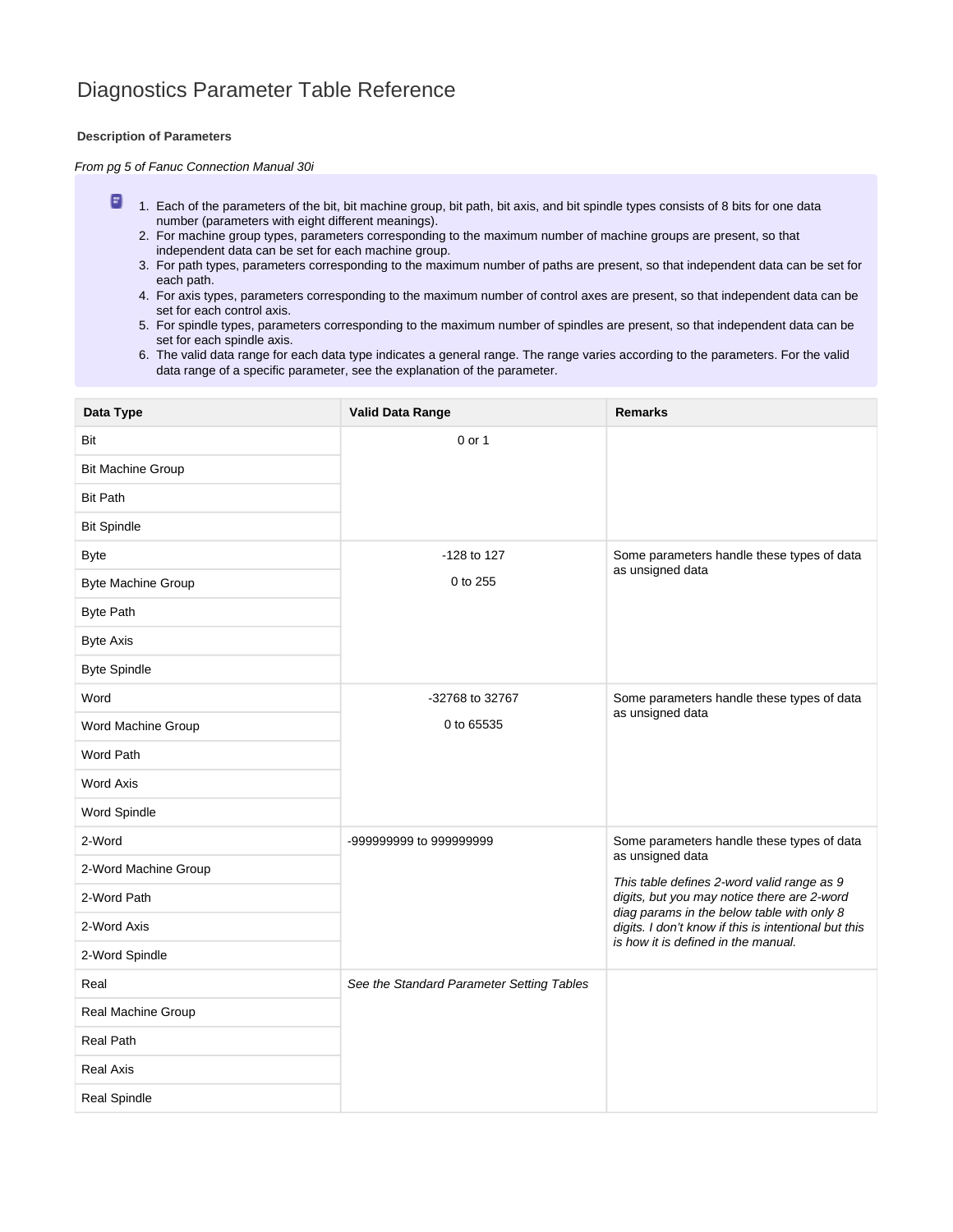For any diagnostics that have a native type of Bit, each embedded bit within the byte can contain a bit value with distinct meaning. The meaning of each bit is represented in the table below within the **Note** column and numbered #0 - #7. Each bit may also contain a string identifier code defined by the diagnostic and displayed on the HMI but it is not used programmatically.

The relative access location of each numbered bit within the byte diagrammed:

| $\sim$ |
|--------|
|--------|

## **Diagnostic Keynames**

The diagnostic key names are generated using one of the below schemes depending on whether it is representing a standard value, or an individual bit for an axis or a spindle. Path numbers are omitted from the key if the value is for path 1.

- Diag<diagno>\_<name><path#>
	- $\bullet$  Diag403\_S1
		- name=S1
			- path=1 so path # is omitted from key
	- Diag403\_S12
		- name=S1
		- path=2 so path# is included in key
	- Diag403\_S2
	- Diag403\_S3
- Diag<diagno>Bit<br/>sit#>\_<name><path#>
	- Diag408Bit1\_S1
	- Diag310Bit3\_X
	- Diag310Bit3\_X2

## Fanuc 30i

| #              | <b>Description</b>                                                                                         | <b>Native Type</b> | <b>Native Units</b> | Valid<br>Range | App Type<br>/Subtype | <b>Note</b>                                                                                                                                                                                                                                                                                                                                                                                                                                                                                                                                                                                                                                                                                                                                                                                               |
|----------------|------------------------------------------------------------------------------------------------------------|--------------------|---------------------|----------------|----------------------|-----------------------------------------------------------------------------------------------------------------------------------------------------------------------------------------------------------------------------------------------------------------------------------------------------------------------------------------------------------------------------------------------------------------------------------------------------------------------------------------------------------------------------------------------------------------------------------------------------------------------------------------------------------------------------------------------------------------------------------------------------------------------------------------------------------|
| $\bf{0}$       | Causes when the machine<br>does not travel in spite of<br>giving a command<br><b>CNC Internal State 1</b>  | Bit                | N/A                 | $0$ to 1       |                      | Manual is not clear how this is encoded, I'm<br>extrapolating bit locations from screenshots of diagnosis<br>screen and other examples from better defined bit<br>diagnostics.<br>• #0 INPOSITION CHECK - In-position check is<br>being done<br>• #1 FEEDRATE OVERRIDE - 0% Feedrate<br>override is 0%<br>• #2 JOG FEED OVERRIDE 0% - Jog feedrate<br>override is 0%<br>• #3 INTER/START LOCK ON - Interlock/start lock<br>is on<br>• #4 SPEED ARRIVAL ON - The system is waiting<br>for the speed arrival signal to turn on<br>• #5 WAIT REVOLUTION - The system is waiting<br>for the spindle one-rotation signal in threading<br>• #6 STOP POSITION OCDER - The system is<br>waiting for the rotation of the position coder in<br>spindle feed per revolution<br>• #7 FEED STOP - A feed stop was made |
| $\overline{2}$ | Causes when the machine<br>does not travel in spite of<br>giving a command<br><b>Dwell Execution State</b> | Bit                | N/A                 | $0$ to 1       |                      | Manual is not clear how this is encoded. I'm<br>extrapolating bit locations from screenshots of diagnosis<br>screen and other examples from better defined bit<br>diagnostics.<br>• #0 DWELL - When a dwell is being executed "1"<br>is displayed                                                                                                                                                                                                                                                                                                                                                                                                                                                                                                                                                         |
| 8              | Causes when the machine<br>does not travel in spite of<br>giving a command<br><b>CNC Internal State 2</b>  | Bit                | N/A                 | $0$ to 1       |                      | Manual is not clear how this is encoded. I'm<br>extrapolating bit locations from screenshots of diagnosis<br>screen and other examples from better defined bit<br>diagnostics.<br>• #0 FOREGROUND READING - Data is being<br>input in the foreground<br>• #1 BACKGROUND READING - Data is being<br>input in the background                                                                                                                                                                                                                                                                                                                                                                                                                                                                                |
| 10             | <b>Reader/Puncher Interface</b><br><b>Output State</b>                                                     | Bit                | N/A                 | $0$ to 1       |                      | Manual is not clear how this is encoded. I'm<br>extrapolating bit locations from screenshots of diagnosis<br>screen and other examples from better defined bit<br>diagnostics.<br>• #0 - When data is being output through the reader<br>/puncher interface "1" is indicated                                                                                                                                                                                                                                                                                                                                                                                                                                                                                                                              |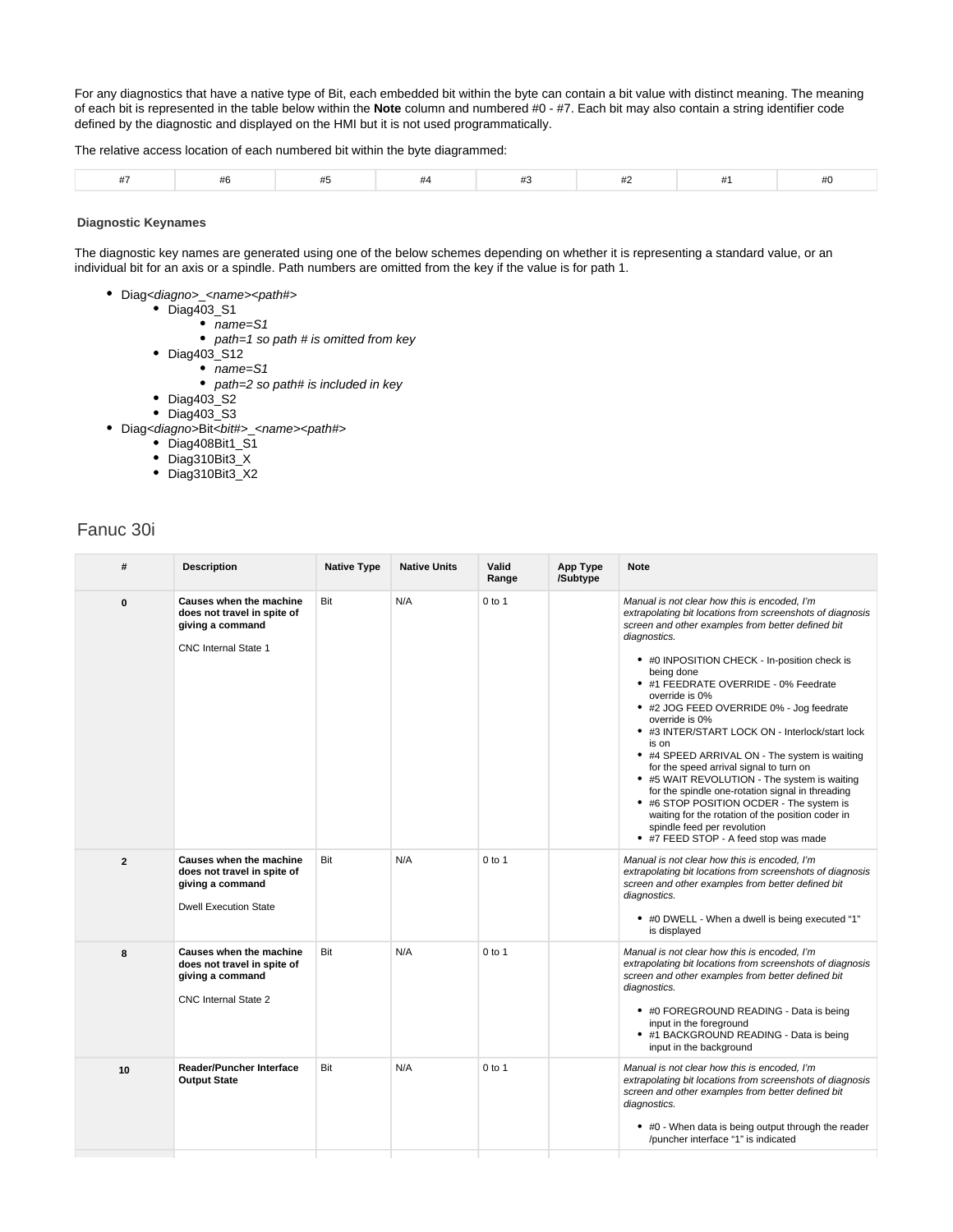| 30  | <b>State of TH Alarm</b><br>[Foreground] TH Alarm<br><b>Character Count</b>                                                                                                                                                                         | 2-Word Axis     | Count                 |          | The position where the TH alarm occurred in<br>foreground input is indicated by the number of<br>characters from the beginning of the block                                                                                                                                                                                                                                                                                                                                                                                                                   |
|-----|-----------------------------------------------------------------------------------------------------------------------------------------------------------------------------------------------------------------------------------------------------|-----------------|-----------------------|----------|---------------------------------------------------------------------------------------------------------------------------------------------------------------------------------------------------------------------------------------------------------------------------------------------------------------------------------------------------------------------------------------------------------------------------------------------------------------------------------------------------------------------------------------------------------------|
|     | When the alarm SR0001,<br>"TH ERROR" occurred, the<br>position in which it occurred<br>is indicated by the number of<br>characters counted from the<br>beginning of the block.                                                                      |                 |                       |          | TH alarm occurs when a character with a parity<br>error was entered in a significant data area.<br>(I don't yet know why these are stored in the Axis data<br>structure, but they are)                                                                                                                                                                                                                                                                                                                                                                        |
| 31  | <b>State of TH Alarm</b><br>[Foreground] TH Data<br>The character code of the<br>character at which the TH<br>alarm occurred in foreground<br>input is indicated                                                                                    | 2-Word Axis     | <b>Character Code</b> |          | Readout code of the number of characters in which an<br>alarm SR0001, "TH ERROR" occurred                                                                                                                                                                                                                                                                                                                                                                                                                                                                     |
| 32  | <b>State of TH Alarm</b><br>[Background] Character<br>Number Data<br>When the alarm SR0001,<br>"TH ERROR" occurred, the<br>position in which it occurred<br>is indicated by the number of<br>characters counted from the<br>beginning of the block. | 2-Word Axis     | Count                 |          | The position where the TH alarm occurred in<br>background input is indicated by the number of<br>characters from the beginning of the block                                                                                                                                                                                                                                                                                                                                                                                                                   |
| 33  | <b>State of TH Alarm</b><br>[Background] TH Data<br>Readout code of the number<br>of characters in which an<br>alarm SR0001, "TH ERROR"<br>occurred                                                                                                 | 2-Word Axis     | Character Code        |          | The character code of the character at which the TH<br>alarm occurred in background input indicated                                                                                                                                                                                                                                                                                                                                                                                                                                                           |
| 43  | Current display language                                                                                                                                                                                                                            | Byte            |                       | $0 - 17$ | Can't imagine there's any value in diagnostics like this<br>one. Pg 14 of Maintenance manual for codes.                                                                                                                                                                                                                                                                                                                                                                                                                                                       |
| 200 | <b>Details of serial Pulsecoder</b>                                                                                                                                                                                                                 | <b>Bit Axis</b> |                       |          | • #0 OFA Overflow Alarm<br>• #1 FBA Disconnection alarm<br>• #2 DCA Discharge alarm<br>• #3 HVA Overvoltage alarm<br>• #4 HCA Abnormal current alarm<br>• #5 OVC Over current alarm<br>• #6 LV Insufficient voltage alarm<br>• #7 OVL Overload alarm                                                                                                                                                                                                                                                                                                          |
| 201 | Details of serial Pulsecoder                                                                                                                                                                                                                        | <b>Bit Axis</b> |                       |          | See pg 15 Maint manual<br>Motor/Amp overheat<br>One-rotation signal of pos detector                                                                                                                                                                                                                                                                                                                                                                                                                                                                           |
| 202 | <b>Details of serial Pulsecoder</b>                                                                                                                                                                                                                 | <b>Bit Axis</b> |                       |          | • #0 SPH Serial Pulsecoder or feedback cable is<br>faulty. Counting of feedback cable is erroneous<br>• #1 CKA Serial Pulsecoder is faulty. Internal block<br>stopped<br>• #2 BZA Battery voltage became 0. Replace the<br>battery and set the ref position<br>• #3 RCA Serial pulsecoder is faulty. The speed<br>was incorrectly counted.<br>• #4 PHA Serial pulsecoder or feedback cable is<br>erroneous. Counting of feedback cable is<br>erroneous.<br>• #5 BLA Battery voltage is low (warning)<br>• #6 CSA Hardware of serial Pulsecoder is<br>abnormal |
| 203 | <b>Details of serial Pulsecoder</b>                                                                                                                                                                                                                 | <b>Bit Axis</b> |                       |          | • #4 PRM A parameter failure was detected on the<br>digital servo side. See the cause and measure in<br>Diag #352<br>• #5 STB Communication failure of serial<br>pulsecoder. Transferred data is erroneous<br>• #6 CRC Communication failure of serial<br>pulsecoder. Transferred data is erroneous.<br>• #7 DTE Communication failure of serial<br>Pulsecoder. There is no response for<br>communication.                                                                                                                                                    |
| 204 | <b>Details of serial Pulsecoder</b>                                                                                                                                                                                                                 | <b>Bit Axis</b> |                       |          | • #3 PMS: Feedback is not correct due to faulty<br>serial Pulsecoder C or feedback cable.<br>• #4 LDA: Serial Pulsecoder LED is abnormal<br>• #5 MCC: Contacts of MCC of servo amplifier is<br>melted.<br>• #6 OFS: Abnormal current value result of A/D<br>conversion of digital                                                                                                                                                                                                                                                                             |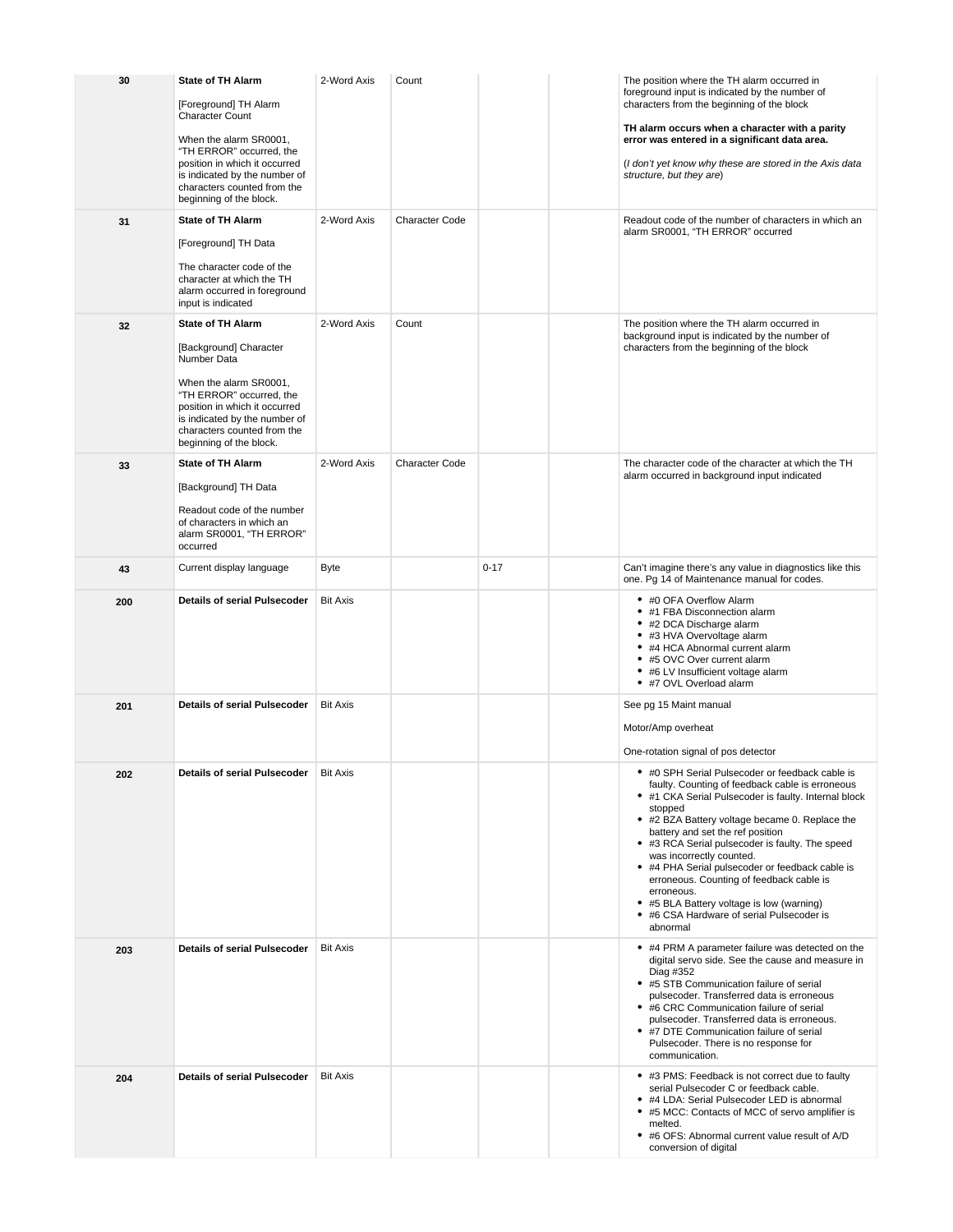| 205 | Details of separate serial<br>pulsecoder alarms                                                                                                               | <b>Bit Axis</b>  |                       |                          |                        | • #0 SPH: A soft phase data error occurred in the<br>separate Pulsecoder<br>• #1 PMA: A pulse error occurred in the separate<br>Pulsecoder<br>• #2 BZA: The battery voltage for the separate<br>Pulsecoder is zero.<br>• #3 CMA: A count error occurred in the separate<br>Pulsecoder.<br>• #4 PHA: A phase data error occurred in the<br>separate linear scale.<br>• #5 BLA: A low battery voltage occurred in the<br>separate Pulsecoder.<br>• #6 LDA: An LED error occurred in the separate<br>Pulsecoder<br>• #7 OHA: Overheat occurred in the separate<br>Pulsecoder. |
|-----|---------------------------------------------------------------------------------------------------------------------------------------------------------------|------------------|-----------------------|--------------------------|------------------------|----------------------------------------------------------------------------------------------------------------------------------------------------------------------------------------------------------------------------------------------------------------------------------------------------------------------------------------------------------------------------------------------------------------------------------------------------------------------------------------------------------------------------------------------------------------------------|
| 206 | Details of separate serial<br>pulsecoder alarms                                                                                                               | <b>Bit Axis</b>  |                       |                          |                        | • #5 STB: A stop bit error occurred in the separate<br>Pulsecoder.<br>• #6 CRC: A CRC error occurred in the separate<br>Pulsecoder.<br>• #7 DTE: A data error occurred in the separate<br>Pulsecoder.                                                                                                                                                                                                                                                                                                                                                                      |
| 280 | Details of invalid servo<br>parameter alarms (CNC<br>side)                                                                                                    | <b>Bit Axis</b>  |                       |                          |                        | • #0 MOT: The motor type specified in parameter<br>No. 2020 falls outside the predetermined range.<br>• #2 PLC: The number of velocity feedback pulses<br>per motor revolution, specified in parameter No.<br>2023, is zero or less. The value is invalid.<br>• #3 PLS: The number of position feedback pulses<br>per motor revolution, specified in parameter No.<br>2024, is zero or less. The value is invalid.<br>• #4 DIR: The wrong direction of rotation for the<br>motor is specified in parameter No. 2022 (the<br>value is other than 111 or -111).              |
| 281 | Details of invalid servo<br>parameter alarms (CNC<br>Side)                                                                                                    | <b>Bit Axis</b>  |                       |                          |                        | • #0 TDM Four-winding motor drive (bit 7 of<br>p#2211) or two-winding motor drive (bit 6 of<br>p#2211) is enabled when no option for tandem<br>control is present                                                                                                                                                                                                                                                                                                                                                                                                          |
| 300 | <b>Position Error Amount</b><br>Position deviation amount of<br>each servo axis under Cs<br>contour control<br>Position error of an axis in<br>detection unit | <b>Real Axis</b> | Machine Unit          | -99999999 to<br>99999999 |                        | #418 shows information obtained from the serial spindle<br>control unit<br>type/unit/range inferred from 302                                                                                                                                                                                                                                                                                                                                                                                                                                                               |
| 301 | <b>Machine position</b><br>Distance from reference<br>position of an axis in<br>detection unit                                                                | <b>Real Axis</b> | Machine Unit          | -99999999 to<br>99999999 |                        | type/unit/range inferred from 302                                                                                                                                                                                                                                                                                                                                                                                                                                                                                                                                          |
| 302 | Distance from the end of<br>the deceleration dog to the<br>first grid point                                                                                   | <b>Real Axis</b> | Machine Unit          | -99999999 to<br>99999999 |                        | Distance between the position at which the deceleration<br>dog is turned off and the first grid point<br>Note: For the reference position setting without a dog,<br>the distance from the beginning of the reference<br>position setting without a dog to the first grid point is<br>assumed.                                                                                                                                                                                                                                                                              |
| 304 | Reference counter<br>Reference counter amount in<br>each axis                                                                                                 | 2-word Axis      | <b>Detection Unit</b> | -99999999 to<br>99999999 |                        |                                                                                                                                                                                                                                                                                                                                                                                                                                                                                                                                                                            |
| 306 | Machine coordinates on the<br>angular axis in the Cartesian<br>coordinate system                                                                              | Real Number      | Machine Unit          |                          |                        | Machine coordinates in the Cartesian coordinate<br>system are displayed in arbitrary angular axis control.<br>Bit 7 (ADG) of parameter No. 8201 can be used to<br>change the display order.                                                                                                                                                                                                                                                                                                                                                                                |
| 307 | Machine coordinates on the<br>perpendicular axis in the<br>Cartesian coordinate system                                                                        | Real Number      | Machine Unit          |                          |                        | Machine coordinates in the Cartesian coordinate<br>system are displayed in arbitrary angular axis control.<br>Bit 7 (ADG) of parameter No. 8201 can be used to<br>change the display order.                                                                                                                                                                                                                                                                                                                                                                                |
| 308 | Motor temperature<br>information<br>Servo motor temperature<br>$(\text{deg } C)$                                                                              | <b>Byte Axis</b> | Deg Celsius           | 0 to 255                 | Sample<br>/Temperature | The temperature of the coil of the servo motor is<br>indicated. When the temperature reaches 140C, a<br>motor overheat alarm is issued                                                                                                                                                                                                                                                                                                                                                                                                                                     |
| 309 | Motor temperature<br>information<br><b>Pulsecoder Temperature</b><br>$(\text{deg } C)$                                                                        | <b>Byte Axis</b> | Deg Celsius           | 0 to 255                 | Sample<br>/Temperature | The temperature of the PCB in the pulsecoder is<br>indicated. When the temperature reaches 100C (~85C<br>for temperature of atmosphere in the pulsecoder), a<br>motor overheat alarm is issued.<br>1. Temperature information has the following error<br>a. 50C to 160C +/- 5C<br>b. 160C to 180C +/- 10C                                                                                                                                                                                                                                                                  |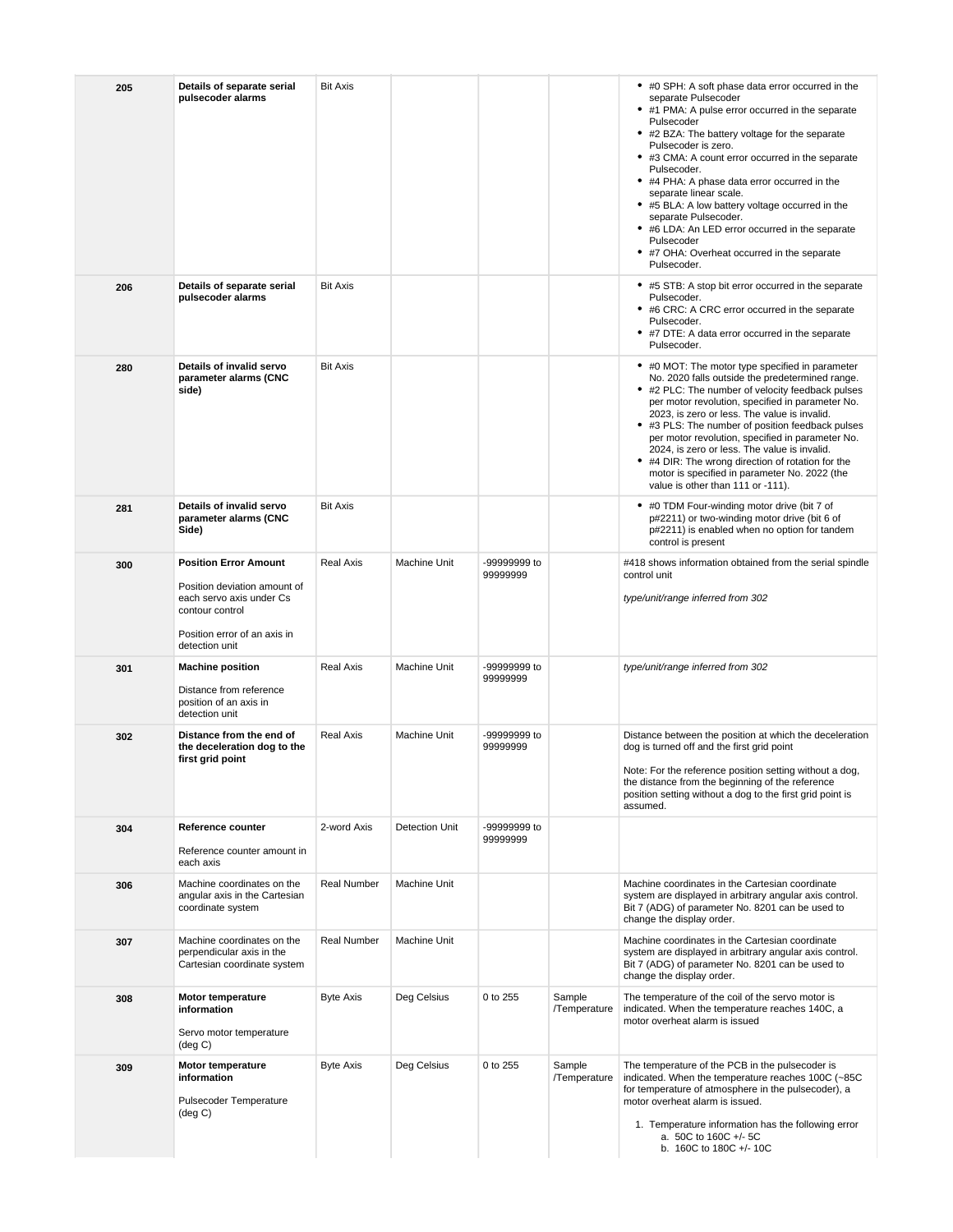|     |                                                                                                                                                                                                                                                                                                                                                                                                                                                                                                                                                                                                                                                                           |                                       |  | 2. The temperature at which an overheat alarm is<br>issued has an error of up to 5C                                                                                                                                                                                                                                                                                                                                                                                                                                                                                                                                                                           |
|-----|---------------------------------------------------------------------------------------------------------------------------------------------------------------------------------------------------------------------------------------------------------------------------------------------------------------------------------------------------------------------------------------------------------------------------------------------------------------------------------------------------------------------------------------------------------------------------------------------------------------------------------------------------------------------------|---------------------------------------|--|---------------------------------------------------------------------------------------------------------------------------------------------------------------------------------------------------------------------------------------------------------------------------------------------------------------------------------------------------------------------------------------------------------------------------------------------------------------------------------------------------------------------------------------------------------------------------------------------------------------------------------------------------------------|
| 310 | Cause that sets bit 4 (APZ)<br>of p#1815 to 0<br>APZ: Machine position and<br>position on absolute position<br>detector is used.<br>0 - Not corresponding<br>1 - Corresponding.<br>When an abs position<br>detector is used, after<br>primary adjustment is<br>performed or after the abs<br>position detector is replaced,<br>this parameter must be set to<br>0, power must be turned off<br>and on, then manual<br>reference position return<br>must be performed. This<br>completes the positional<br>correspondence between the<br>machine position and the<br>position on the absolute<br>position detector, and this<br>sets this parameter to 1<br>automatically. | <b>Bit Axis</b>                       |  | • #0 - PR1 One of a set of param have changed.<br>See Maintenance Manual for list of params<br>• #1 - PR2 See Main Manual for changed params<br>• #2 - BZ1 A battery voltage of 0v was detected<br>(Inductosyn)<br>• #3 - BZ2 A battery voltage of 0v was detected<br>(Separate position detector)<br>• #5 - ALP The zero point was set by MDI when the<br>a pulce coder had not rotate one or more turns.<br>Alternatively, the CNC could not obtain a correct<br>value from the absolute pulse coder<br>• #6 - DTH An axis detach operation was performed<br>by the controlled-axis detach signal<br>DTCH <g124> or by setting bit 7 (RMV) of p#0012</g124> |
| 311 | Cause that sets bit 4 (APZ)<br>of p#1815 to 0                                                                                                                                                                                                                                                                                                                                                                                                                                                                                                                                                                                                                             | <b>Bit Axis</b>                       |  | See manual for desc<br>$\bullet$ #0 AL1<br>$*$ #1 AL2<br>$•$ #2 AL3<br>$\bullet$ #3 AL4<br>$\bullet$ #4 GSG<br>$\bullet$ #5 XBZ<br>$•$ #6 DUA                                                                                                                                                                                                                                                                                                                                                                                                                                                                                                                 |
| 352 | Details of invalid servo<br>parameter setting alarms<br>(on the servo side)<br>Detail number for invalid<br>servo parameter setting alarm                                                                                                                                                                                                                                                                                                                                                                                                                                                                                                                                 | Type not<br>specified<br>Word Axis?   |  | Valid when:<br>• Servo alarm No. 417 has occurred<br>• Bit 4 of diag#203 (PRM) = 1<br>See table in maintenance manual for further detailed<br>information on the detail numbers indicated here                                                                                                                                                                                                                                                                                                                                                                                                                                                                |
| 355 | Details of invalid servo<br>parameter setting alarms<br>(on the servo side)<br>Communication alarm ignore<br>counter (separate type)                                                                                                                                                                                                                                                                                                                                                                                                                                                                                                                                      | Type not<br>specified<br>Word Axis?   |  | The number of times a communication error occurred<br>during serial communication with the detector is<br>indicated.<br>Data transmitted during communication is guaranteed<br>unless another alarm occurs.<br>For more details, refer to relevant manual on Fanuc<br>Servo Motor ai series                                                                                                                                                                                                                                                                                                                                                                   |
| 356 | Details of invalid servo<br>parameter setting alarms<br>(on the servo side)<br>Link processing counter (built-<br>in type)                                                                                                                                                                                                                                                                                                                                                                                                                                                                                                                                                | Type not<br>specified<br>Word Axis?   |  | The number of times a communication error occurred<br>during serial communication with the detector is<br>indicated.<br>Data transmitted during communication is guaranteed<br>unless another alarm occurs.<br>For more details, refer to relevant manual on Fanuc<br>Servo Motor ai series                                                                                                                                                                                                                                                                                                                                                                   |
| 357 | Details of invalid servo<br>parameter setting alarms<br>(on the servo side)<br>Link processing counter<br>(separate type)                                                                                                                                                                                                                                                                                                                                                                                                                                                                                                                                                 | Type not<br>specified<br>Word Axis?   |  | The number of times a communication error occurred<br>during serial communication with the detector is<br>indicated.<br>Data transmitted during communication is guaranteed<br>unless another alarm occurs.<br>However, if the counter value indicated in this diag<br>information increases in a short period, there is a high<br>probability that serial communication is disturbed by<br>noise. So, take sufficient measures to prevent noise.<br>See FANUC servo motor manual for details                                                                                                                                                                 |
| 358 | Details of invalid servo<br>parameter setting alarms<br>(on the servo side)<br>V ready-off information                                                                                                                                                                                                                                                                                                                                                                                                                                                                                                                                                                    | Type not<br>specified<br>2-word Axis? |  | This info is provided to analyze the cause of the V<br>ready-off alarm (servo alarm SV0401). Convert the<br>indicated value to a binary representation, and check<br>bits 5 to 14.<br>See maintenance manual for more detail on<br>interpretation                                                                                                                                                                                                                                                                                                                                                                                                             |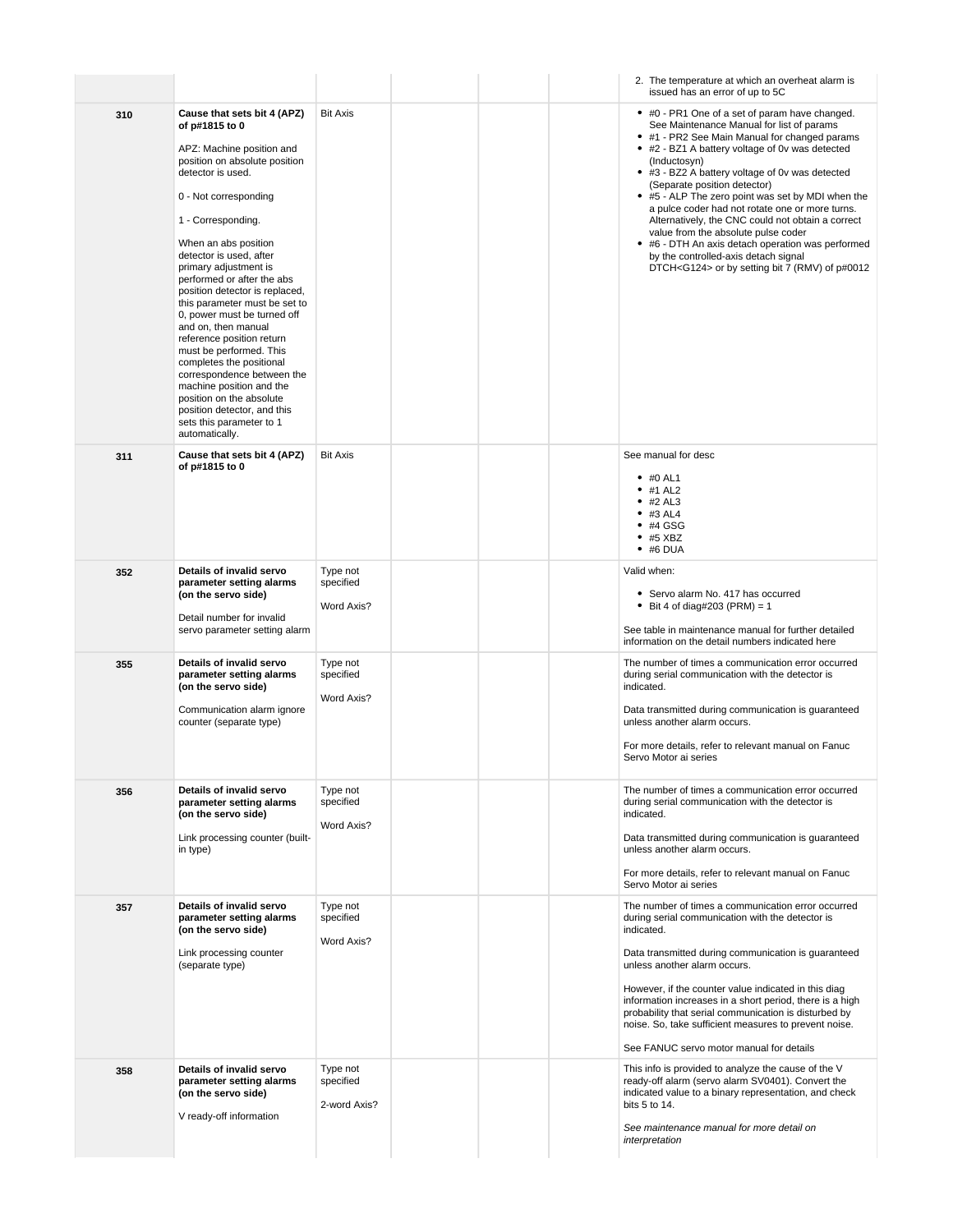|     |                                                                                                                                                                                                                                                             |                    |                |                          |                         | 2 bytes                                                                                                                                                                                                                                                                                                                                                                                                                                                                                                                                                                                                                                                      |
|-----|-------------------------------------------------------------------------------------------------------------------------------------------------------------------------------------------------------------------------------------------------------------|--------------------|----------------|--------------------------|-------------------------|--------------------------------------------------------------------------------------------------------------------------------------------------------------------------------------------------------------------------------------------------------------------------------------------------------------------------------------------------------------------------------------------------------------------------------------------------------------------------------------------------------------------------------------------------------------------------------------------------------------------------------------------------------------|
|     |                                                                                                                                                                                                                                                             |                    |                |                          |                         | $\bullet$ #05 ??? - Unstated<br>• #06 ESP<br>$*$ #07 ??? - Unstated<br>$•$ #08 ??? - Unstated<br>$*$ #09 ??? - Unstated<br>$•$ #10 CRDY<br>$* 411 ?$ ? - Unstated<br>$\bullet$ #12 INTL<br>$•$ #13 DRDY<br>$•$ #14 SRDY<br>When amplifier excitation is turned on, these bits are<br>set to 1 sequentially from the lowest bit, which is bit 5. If<br>the amplifier is activated normally, bits 5 to 14 are all<br>set to 1. Therefore, check the bits squenctially from the<br>lowest bit to find the first bit that is set to 0. This bit<br>indicates that the corresponding processing could not<br>be completed and so the Vready-off alarm was caused. |
| 359 | Details of invalid servo<br>parameter setting alarms<br>(on the servo side)<br>Communication alarm<br>neglect counter (built-in type)                                                                                                                       | N/A                | N/A            | N/A                      |                         | The diagnosis information is the same as that of diag<br>#355.<br>See descriptions of d#355 to d#357 in manuals                                                                                                                                                                                                                                                                                                                                                                                                                                                                                                                                              |
| 360 | Details of invalid servo<br>parameter setting alarms<br>(on the servo side)<br>Cumulative value of specified<br>pulses (NC)<br>Cumulative value of move<br>commands distributed from<br>the CNC since power-on is<br>indicated.                             | 2-word             | Detection unit | -99999999 to<br>99999999 |                         |                                                                                                                                                                                                                                                                                                                                                                                                                                                                                                                                                                                                                                                              |
| 361 | Details of invalid servo<br>parameter setting alarms<br>(on the servo side)<br>Compensation Pulses (NC)<br>Cumulative value of<br>compensation pulses<br>(backlash compensation,<br>pitch error compensation,<br>and so on)                                 | 2-Word             | Detection Unit | -99999999 to<br>99999999 |                         |                                                                                                                                                                                                                                                                                                                                                                                                                                                                                                                                                                                                                                                              |
| 362 | Details of invalid servo<br>parameter setting alarms<br>(on the servo side)<br>Cumulative value of specified<br>pulses (SV)<br>Cumulative value of move<br>pulses and compensation<br>pulses received by the servo<br>system since power-on is<br>indicated | 2-word             | Detection Unit | -99999999 to<br>99999999 |                         |                                                                                                                                                                                                                                                                                                                                                                                                                                                                                                                                                                                                                                                              |
| 363 | Details of invalid servo<br>parameter setting alarms<br>(on the servo side)<br>Cumulative feedback (SV)<br>Cumulative value of<br>positional feedback pulses<br>the servo system received<br>from the pulsecoder since<br>power-on is indicated             | 2-word             | Detection Unit | -99999999 to<br>99999999 |                         |                                                                                                                                                                                                                                                                                                                                                                                                                                                                                                                                                                                                                                                              |
| 380 | Diagnosis data related to<br>the Inductosyn absolute<br>position detector<br>Difference between the abs<br>position of the motor and<br>offset data                                                                                                         | 2-word Axis        | Detection Unit |                          | Sample<br>/Displacement | (M(abs of motor) - S(offset data)) / (pitch interval)                                                                                                                                                                                                                                                                                                                                                                                                                                                                                                                                                                                                        |
| 381 | Diagnosis data related to<br>the Inductosyn absolute<br>position detector<br>Offset data from the<br>Inductosyn                                                                                                                                             | 2-word Axis        | Detection Unit |                          | Sample                  | Offset data displayed when CNC calculates the<br>/Displacement   machine position                                                                                                                                                                                                                                                                                                                                                                                                                                                                                                                                                                            |
|     |                                                                                                                                                                                                                                                             | <b>Bit Spindle</b> |                |                          |                         |                                                                                                                                                                                                                                                                                                                                                                                                                                                                                                                                                                                                                                                              |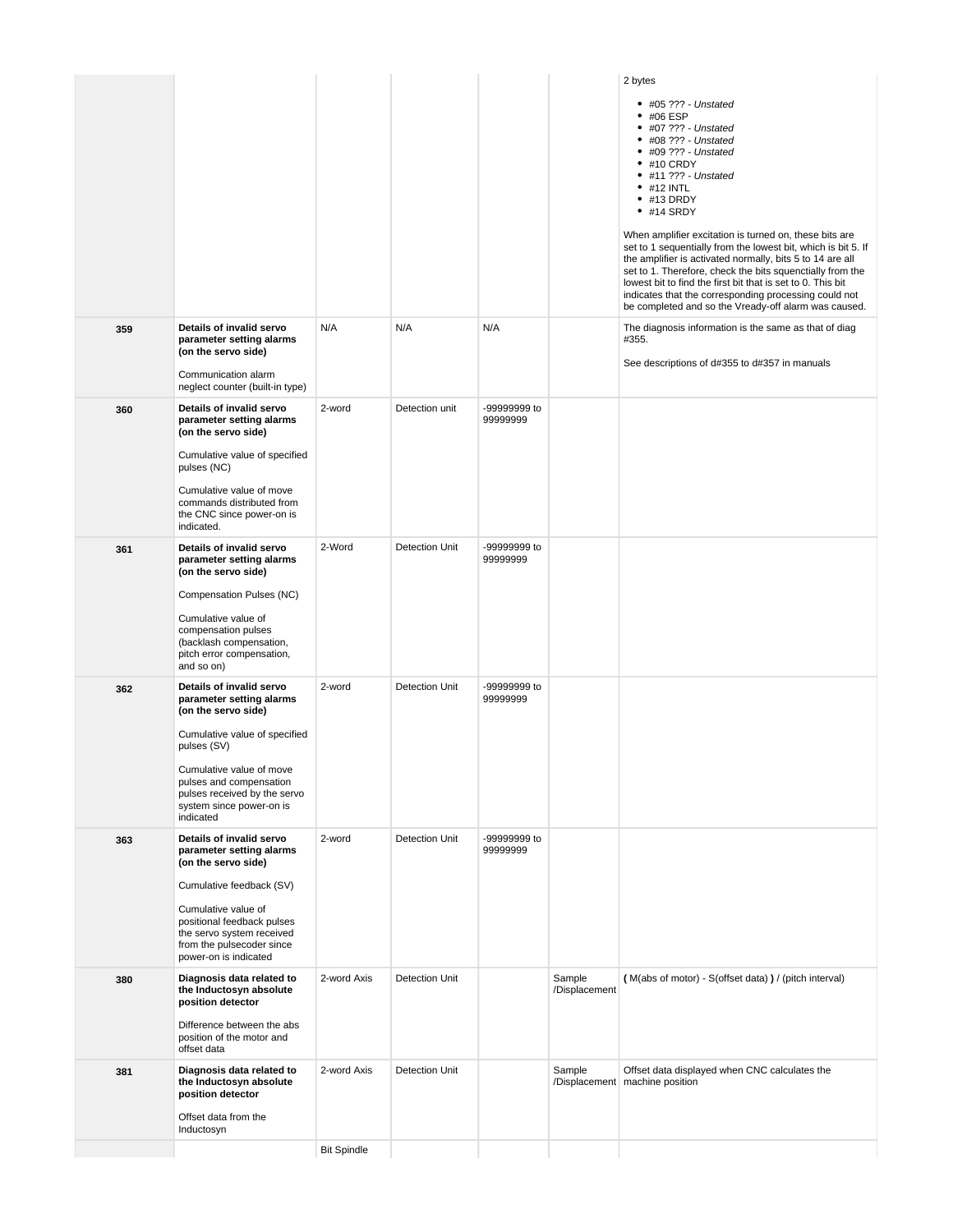| 400 | Diagnosis data related to<br>the serial spindles<br>Information including spindle<br>control information |                       |                                   |           |              | #7 LNK Communication with the spindle control side<br>has been established                                                                                                                                                                                                 |
|-----|----------------------------------------------------------------------------------------------------------|-----------------------|-----------------------------------|-----------|--------------|----------------------------------------------------------------------------------------------------------------------------------------------------------------------------------------------------------------------------------------------------------------------------|
| 403 | Diagnosis data related to                                                                                | <b>Byte Spindle</b>   | Celsius                           | 0 to 255  | Sample       | Error:                                                                                                                                                                                                                                                                     |
|     | the serial spindles                                                                                      |                       |                                   |           | /Temperature | 50c to 160c +/- 5c                                                                                                                                                                                                                                                         |
|     | Temperature of Spindle Motor                                                                             |                       |                                   |           |              | 160c to 180c +/- 10c                                                                                                                                                                                                                                                       |
| 408 | Diagnosis data related to<br>the serial spindles                                                         | Type not<br>specified |                                   |           |              | • #0 CRE A CRC error occurred (warning)<br>• #1 FRE A framing error occurred (warning)<br>• #2 SNE The sender or receiver is not correct                                                                                                                                   |
|     | Serial spindle errors                                                                                    | <b>Bit Spindle</b>    |                                   |           |              | • #3 CER An abnormality occurred during reception<br>• #4 CME No response was returned during<br>automatic scanning<br>• #5 SCA A communication alarm was issued on<br>the spindle amplifier side.<br>• #7 SSA A system alarm was issued on the<br>spindle amplifier side. |
| 410 | Diagnosis data related to<br>the serial spindles                                                         | Word Spindle          | Percentage %                      | $0 - 100$ |              |                                                                                                                                                                                                                                                                            |
|     | Load meter indication for the<br>spindle [%]                                                             |                       |                                   |           |              |                                                                                                                                                                                                                                                                            |
| 411 | Diagnosis data related to<br>the serial spindles                                                         | Word Spindle          | $min^{-1}$                        |           |              | See manual for dependent parameters                                                                                                                                                                                                                                        |
|     | Speedometer indication for<br>the spindle ${\rm [min^{-1}]}$                                             |                       |                                   |           |              |                                                                                                                                                                                                                                                                            |
|     | Spindle load meter indication                                                                            |                       |                                   |           |              |                                                                                                                                                                                                                                                                            |
| 417 | Diagnosis data related to<br>the serial spindles                                                         | 2-word<br>Spindle     | Detection unit                    |           |              |                                                                                                                                                                                                                                                                            |
|     | Spindle position coder<br>feedback signal for the<br>spindle [pulse]                                     |                       |                                   |           |              |                                                                                                                                                                                                                                                                            |
| 418 | Diagnosis data related to<br>the serial spindles                                                         | 2-word<br>Spindle     | <b>Detection Unit</b>             |           |              | This diagnostic display shows information obtained from<br>the serial spindle control unit. This diagnosis displays                                                                                                                                                        |
|     | Positional deviation of<br>spindle in position loop mode                                                 |                       |                                   |           |              | position error of the spindle contour axis during spindle<br>contour control. The position error can also be checked<br>using a servo error display (DGN of No. 300) for an axis<br>under Cs contour control.<br>Position deviation amount of each spindle                 |
|     |                                                                                                          |                       |                                   |           |              | When spindles are involved in a position loop, the<br>position deviation of each spindle is indicated. The unit<br>of a detector used in each mode is used.                                                                                                                |
| 425 | Diagnosis data related to<br>the serial spindles<br>Spindle synchronization error                        | 2-word<br>Spindle     | Detection unit                    |           |              | When the spindles are in synchronization mode, the<br>absolute value of the synchronization error when each<br>spindle is set as the slave axis is indicated.                                                                                                              |
| 445 | Diagnosis data related to<br>the serial spindles                                                         | Word Spindle          | Pulse                             | 0-4095    |              | For the serial spindle, position coder signal pulse data<br>from the one-rotation signal is indicted as the position                                                                                                                                                       |
|     | Spindle position data                                                                                    |                       |                                   |           |              | data of the spindle.<br>This data is valid when bit 1 of p#3117 is set to 1                                                                                                                                                                                                |
|     | Position coder signal pulse<br>data from the spindle one-<br>rotation signal of each spindle             |                       |                                   |           |              | To display spindle pos data, spindle orientation must be<br>performed once.                                                                                                                                                                                                |
| 450 | Diagnosis data related to<br>rigid tapping                                                               | 2-Word<br>Spindle     | <b>Detection Unit</b>             |           |              | Spindle position deviation during rigid tapping                                                                                                                                                                                                                            |
|     | Spindle position error during<br>rigid tapping                                                           |                       |                                   |           |              |                                                                                                                                                                                                                                                                            |
|     | Spindle Motion Error                                                                                     |                       |                                   |           |              |                                                                                                                                                                                                                                                                            |
| 451 | Diagnosis data related to<br>rigid tapping                                                               | 2-Word<br>Spindle     | <b>Detection Unit</b><br>(Pulse?) |           |              | Number of pulses distributed to the spindle during rigid<br>tapping                                                                                                                                                                                                        |
|     | Spindle distribution during<br>rigid tapping<br>Spindle Motion Pulse                                     |                       |                                   |           |              |                                                                                                                                                                                                                                                                            |
| 452 | Diagnosis data related to                                                                                | 2-word                | Percentage %                      |           |              | Rigid error                                                                                                                                                                                                                                                                |
|     | rigid tapping                                                                                            | Spindle               |                                   |           |              | Momentary error difference between the spindle and<br>drilling axis during rigid tapping (signed)                                                                                                                                                                          |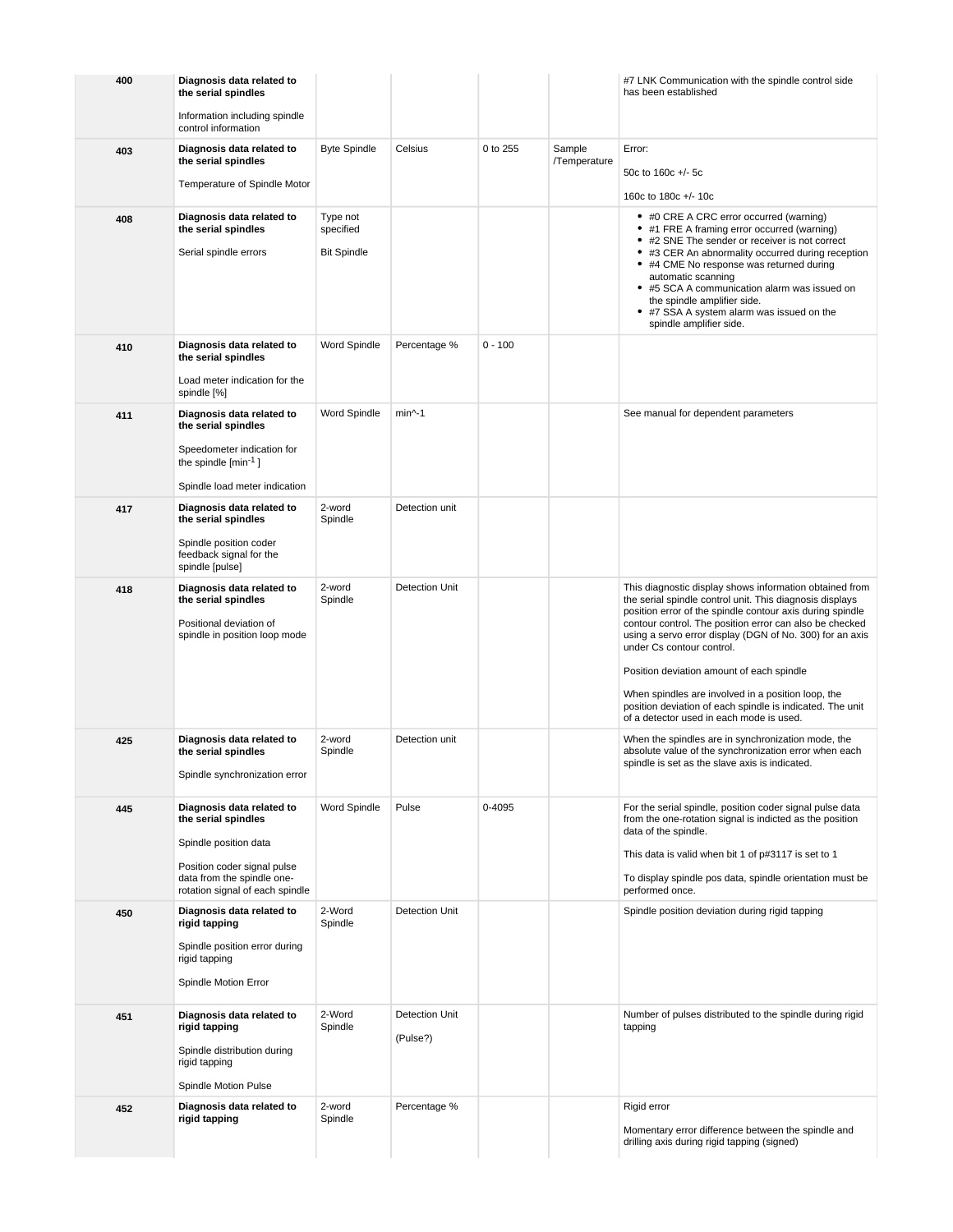|     | Difference in error amount<br>between spindle and tapping<br>axis during rigid tapping<br>(momentary value)                                                                                            |                                                           |                           |  |                                                                                                                                                                             |
|-----|--------------------------------------------------------------------------------------------------------------------------------------------------------------------------------------------------------|-----------------------------------------------------------|---------------------------|--|-----------------------------------------------------------------------------------------------------------------------------------------------------------------------------|
| 453 | Diagnosis data related to<br>rigid tapping<br>Difference in error amount<br>between spindle and tapping<br>axis during rigid tapping<br>(maximum value)                                                | 2-word<br>Spindle                                         | Percentage %              |  | Rigid Error (Max)<br>Cumulative number of pulses distributed to the spindle<br>during rigid tapping                                                                         |
| 454 | Diagnosis data related to<br>rigid tapping<br>Accumulated spindle<br>distribution during rigid<br>tapping (cumulative value)                                                                           | 2-word<br>Spindle                                         | Detection Unit<br>(Pulse) |  | Spindle Pulse (Sum)<br>Cumulative number of pulses distributed to the spindle<br>during rigid tapping                                                                       |
| 455 | Diagnosis data related to<br>rigid tapping<br>Difference in spindle-<br>converted move command<br>during rigid tapping<br>(momentary value)                                                            | 2-word<br>Spindle                                         | Detection Unit<br>(Pulse) |  | Sync. Pulse (Sum)<br>Momentary spindle-converted move during command<br>difference between the spindle and the drilling axis<br>during rigid tapping                        |
| 456 | Diagnosis data related to<br>rigid tapping<br>Difference in spindle-<br>converted positional<br>deviation during rigid tapping<br>(momentary value)                                                    | 2-word<br>Spindle                                         | Detection Unit<br>(Pulse) |  | Sync. Error<br>Momentary spindle-converted position deviation<br>difference between the spindle and the drilling axis<br>during rigid tapping                               |
| 457 | Diagnosis data related to<br>rigid tapping<br>Width of synchronization<br>error during rigid tapping<br>(maximum value)                                                                                | 2-word<br>Spindle                                         | Detection Unit<br>(Pulse) |  | Sync. Width<br>Synchronization error range during rigid tapping<br>(maximum value)                                                                                          |
| 458 | Diagnosis data related to<br>rigid tapping<br>Tapping axis distribution<br>amount during rigid tapping<br>(cumulative value)                                                                           | 2-word<br>Spindle                                         | Detection unit            |  |                                                                                                                                                                             |
| 459 | Diagnosis data related to<br>rigid tapping<br>Selected spindle number<br>during rigid tapping                                                                                                          | 2-word Path                                               |                           |  |                                                                                                                                                                             |
| 460 | Diagnosis data related to<br>rigid tapping<br>Sync. Pulse (Max)<br>Maximum spindle-converted<br>move during command<br>difference between the<br>spindle and the drilling axis<br>during rigid tapping | 2-word<br>Spindle                                         | Detection Unit<br>(Pulse) |  | Difference in spindle-converted move command during<br>rigid tapping (Maximum Value)                                                                                        |
| 461 | Diagnosis data related to<br>rigid tapping<br>Machine POS Error<br>Spindle-converted machine<br>position difference during<br>rigid tapping (momentary<br>value)                                       | 2-word<br>Spindle                                         | Detection Unit<br>(Pulse) |  | Difference in spindle-converted machine position during<br>rigid tapping (momentary value)                                                                                  |
| 462 | Diagnosis data related to<br>rigid tapping<br>Machine POS Error (Max)<br>Spindle-converted machine<br>position difference during<br>rigid tapping (maximum value)                                      | 2-Word<br>Spindle                                         | Detection Unit<br>(Pulse) |  | Difference in spindle-converted machine position during<br>rigid tapping (maximum value)                                                                                    |
| 470 | Diagnosis data related to<br>polygon machining with<br>two spindles<br>Polygon Turning w/ 2 spindles                                                                                                   | Type not<br>specified<br><b>Bit Spindle?</b><br>Bit Path? |                           |  | • #0 SPL Polygon sync with 2 spindles underway<br>• #1 PSU Polygon sync mode with 2 spindles being<br>activated<br>• #2 PEN Polygon sync mode with two spindles<br>released |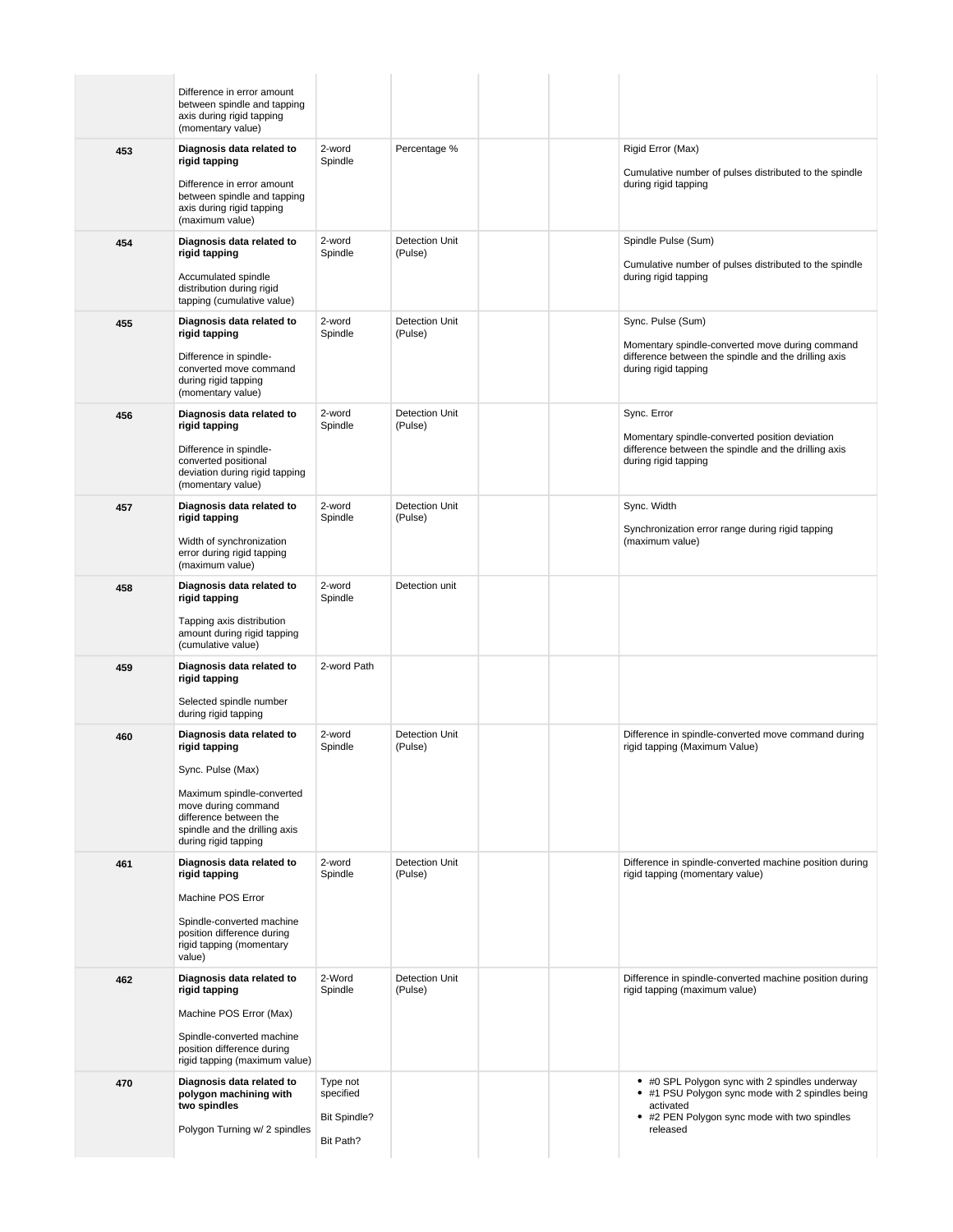|     |                                                                                                                                                                                     |                                                           |        |  | • #3 PSC Spindle speed being changed during<br>polygon sync mode with two spindles<br>• #4 SCF Spindle speed changed during polygon<br>sync mode with two spindles<br>• #6 LGE The loop gain is different between the<br>spindles during polygon sync mode with two<br>spindles<br>• #7 SC0 Actual speed command is 0 during<br>polygon sync mode with two spindles<br>See Maintenance Manual for details on bits #1, #6 and<br>#7                                                                                                                                                                                                                                                                                                                                                                                                                                                                                                                                                         |
|-----|-------------------------------------------------------------------------------------------------------------------------------------------------------------------------------------|-----------------------------------------------------------|--------|--|--------------------------------------------------------------------------------------------------------------------------------------------------------------------------------------------------------------------------------------------------------------------------------------------------------------------------------------------------------------------------------------------------------------------------------------------------------------------------------------------------------------------------------------------------------------------------------------------------------------------------------------------------------------------------------------------------------------------------------------------------------------------------------------------------------------------------------------------------------------------------------------------------------------------------------------------------------------------------------------------|
| 471 | Diagnosis data related to<br>polygon machining with<br>two spindles<br>Polygon Turning w/ 2<br>spindles. Alarm cause<br>indicator                                                   | Type not<br>specified<br><b>Bit Spindle?</b><br>Bit Path? |        |  | • #0 SCU The specified speed is too low during<br>polygon sync mode with two spindles (The unit of<br>speed calculated internally becomes 0)<br>• #2 QCL The polygon sync axis is clamped<br>• #3 SUO The specified speed is too high during<br>the polygon sync mode with two spindles. (It is<br>clamped to the upper limit calculated internally)<br>• #4 NSP A spindle necessary for control is not<br>connected. Causes for alarm PS0314. When<br>alarm PS0314 occurs, the polygon sync mode is<br>released, but the indication of its causes remains<br>until the alarm is cleared by a reset.<br>• Causes for alarm PS0218.<br>• #5 QMS When bit 1 (QDR) of $p#7603 = 1$ , a<br>negative value is specified at Q<br>• #6 PQE In a G41.2 either P or Q has a<br>value out of the specifiable range. Or, P and<br>Q are not specified as a pair.<br>• #7 NPQ In a G51.2, R is specified when P<br>and Q have not been specified at all, or<br>none of P, Q, and R has been specified. |
| 474 | Diagnosis data related to<br>polygon machining with<br>two spindles<br>Rotation ratio for the master<br>axis during the polygon sync<br>mode w/ 2 spindles (P<br>command value)     | No type<br>specified<br>Word Spindle?<br>Word Axis?       |        |  | This indication is the current rotation ratio (P command<br>value) of the master axis during the polygon sync mode<br>with 2 spindles                                                                                                                                                                                                                                                                                                                                                                                                                                                                                                                                                                                                                                                                                                                                                                                                                                                      |
| 475 | Diagnosis data related to<br>polygon machining with<br>two spindles<br>Rotation ratio for the master<br>axis during the polygon sync<br>mode w/ 2 spindles (Q<br>command value)     | No type<br>specified<br>Word Spindle?<br>Word Axis?       |        |  | This indication is the current rotation ratio (Q command<br>value) of the polygon sync mode with two spindles.                                                                                                                                                                                                                                                                                                                                                                                                                                                                                                                                                                                                                                                                                                                                                                                                                                                                             |
| 476 | Diagnosis data related to<br>polygon machining with<br>two spindles<br>Phase difference between<br>the two spindles under<br>polygon sync control w/2<br>spindles (R command value) | No type<br>specified<br>Word Spindle?<br>Real Spindle?    |        |  | Conn manual left type unstated                                                                                                                                                                                                                                                                                                                                                                                                                                                                                                                                                                                                                                                                                                                                                                                                                                                                                                                                                             |
| 477 | Diagnosis data related to<br>polygon machining with<br>two spindles<br>Actual master axis speed<br>(min^-1) during the polygon<br>sync mode w/ 2 spindles                           | No type<br>specified<br>Real Axis?                        |        |  | Conn manual left type unstated                                                                                                                                                                                                                                                                                                                                                                                                                                                                                                                                                                                                                                                                                                                                                                                                                                                                                                                                                             |
| 478 | Diagnosis data related to<br>polygon machining with<br>two spindles<br>Actual polygon sync axis<br>speed (min^-1) during the<br>polygon sync mode w/2<br>spindles                   | No type<br>specified<br>Real Axis?                        |        |  | Conn manual left type unstated                                                                                                                                                                                                                                                                                                                                                                                                                                                                                                                                                                                                                                                                                                                                                                                                                                                                                                                                                             |
| 520 | Diagnosis data related to<br>the small-hole peck drilling<br>cycle.<br>Total number of retract<br>operations during cutting<br>after G83 is specified                               | No type<br>specified<br>2-word Path?                      | Count? |  | Total number of times a retraction operation has been<br>performed during drilling since G83 was specified.                                                                                                                                                                                                                                                                                                                                                                                                                                                                                                                                                                                                                                                                                                                                                                                                                                                                                |
| 521 | Diagnosis data related to<br>the small-hole peck drilling<br>cycle.<br>Total number of retract<br>operations based on                                                               | No type<br>specified<br>2-word?                           | Count? |  | Total number of times a retraction operation has been<br>performed in response to the reception of the overload<br>torque detection signal during drilling since G83 was<br>specified.                                                                                                                                                                                                                                                                                                                                                                                                                                                                                                                                                                                                                                                                                                                                                                                                     |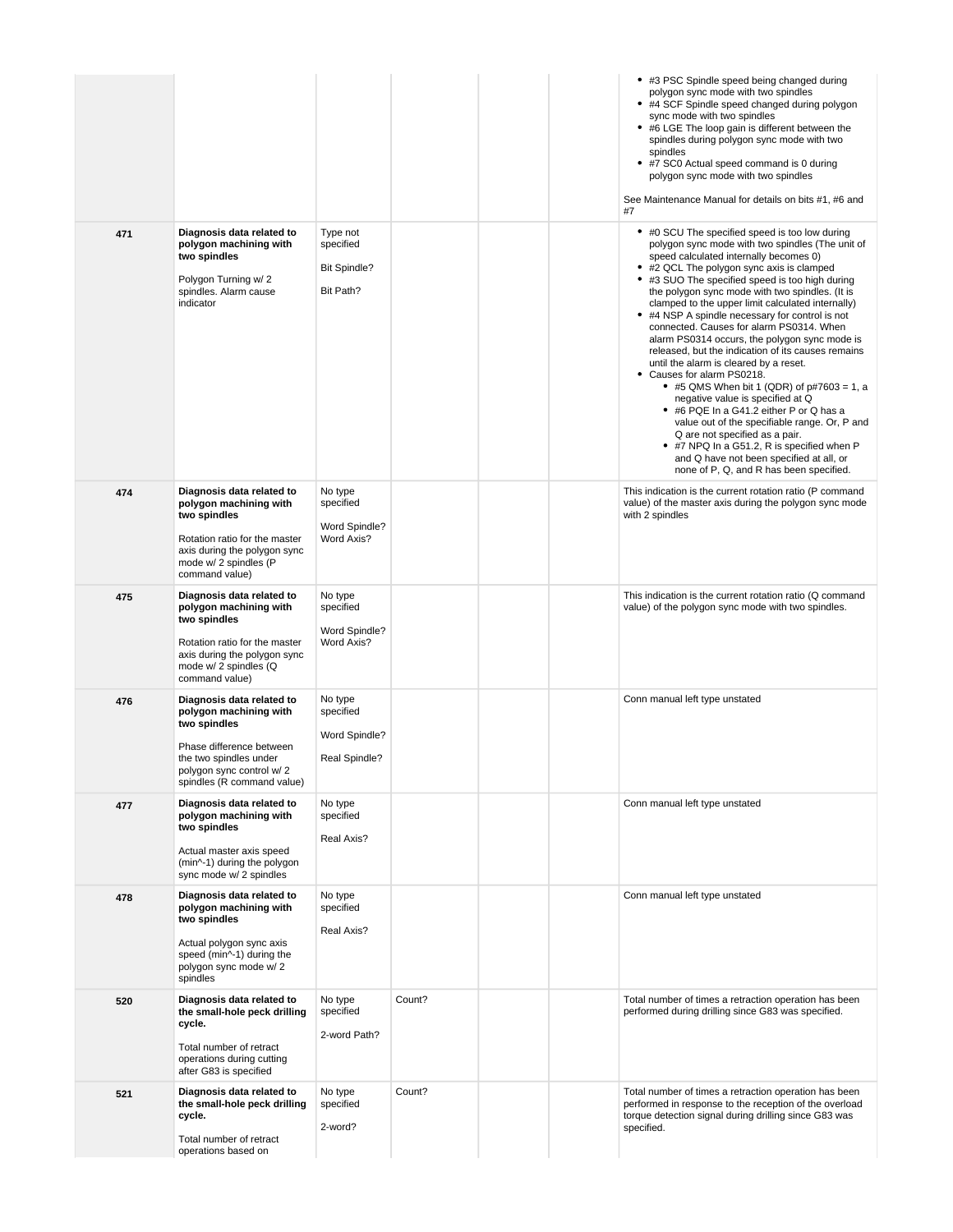|     | reception of the overload<br>torque detection signal during<br>cutting after G83 is specified                                                                                                                                                                                                                                                          |                      |                                                                                   |                          | The total numbers of times output in Nos.520 & 521 are<br>cleared to zero by a G83 command issued after the<br>small-hole peck drilling cycle mode is entered.                                                                                                                                                                                                                                                                                                                                                                                                                                                                                                                                                                                                   |
|-----|--------------------------------------------------------------------------------------------------------------------------------------------------------------------------------------------------------------------------------------------------------------------------------------------------------------------------------------------------------|----------------------|-----------------------------------------------------------------------------------|--------------------------|------------------------------------------------------------------------------------------------------------------------------------------------------------------------------------------------------------------------------------------------------------------------------------------------------------------------------------------------------------------------------------------------------------------------------------------------------------------------------------------------------------------------------------------------------------------------------------------------------------------------------------------------------------------------------------------------------------------------------------------------------------------|
| 522 | Diagnosis data related to<br>the small-hole peck drilling<br>cycle.<br>Coordinate on the drilling<br>axis where a retract<br>operation was started (least<br>input increment)                                                                                                                                                                          | No type<br>specified |                                                                                   |                          |                                                                                                                                                                                                                                                                                                                                                                                                                                                                                                                                                                                                                                                                                                                                                                  |
| 523 | Diagnosis data related to<br>the small-hole peck drilling<br>cycle.<br>Difference between the<br>coordinate on the drilling axis<br>where the previous retract<br>operation was started and<br>the coordinate on the drilling<br>axis where the current retract<br>operation was started (least<br>input increment: previous<br>value - current value) | No type<br>specified |                                                                                   |                          |                                                                                                                                                                                                                                                                                                                                                                                                                                                                                                                                                                                                                                                                                                                                                                  |
| 550 | Diagnosis data related to<br>the dual position feedback<br>function<br>Closed loop error                                                                                                                                                                                                                                                               | 2-Word Axis          | <b>Detection Unit</b>                                                             | -99999999 to<br>99999999 |                                                                                                                                                                                                                                                                                                                                                                                                                                                                                                                                                                                                                                                                                                                                                                  |
| 551 | Diagnosis data related to<br>the dual position feedback<br>function<br>Semi-closed loop                                                                                                                                                                                                                                                                | 2-Word Axis          | <b>Detection Unite</b>                                                            | -99999999 to<br>99999999 |                                                                                                                                                                                                                                                                                                                                                                                                                                                                                                                                                                                                                                                                                                                                                                  |
| 552 | Diagnosis data related to<br>the dual position feedback<br>function<br>Error between semi-closed<br>and closed loops                                                                                                                                                                                                                                   | <b>Word Axis</b>     | Detection Unit                                                                    | $-32768$ to<br>32767     |                                                                                                                                                                                                                                                                                                                                                                                                                                                                                                                                                                                                                                                                                                                                                                  |
| 553 | Diagnosis data related to<br>the dual position feedback<br>function<br>Amount of dual position<br>compensation                                                                                                                                                                                                                                         | 2-Word Axis          | Detection Unit                                                                    | -99999999 to<br>99999999 | See Maintenance Manual for positions when displayed                                                                                                                                                                                                                                                                                                                                                                                                                                                                                                                                                                                                                                                                                                              |
| 560 | Automatic alteration of tool<br>position compensation<br>Manual tool compensation<br>status number                                                                                                                                                                                                                                                     | <b>Byte</b>          | None                                                                              | $0 - 255$                | The following numbers are used to indicate whether<br>compensation is completed or the reason for<br>uncompleted compensation (if occur).<br>• 0: Manual tool compensation is completed<br>normally.<br>1: The T code-specified data has exceeded the<br>permissible range.<br>• 2: The offset value is out of range.<br>• 3: The offset number is out of range.<br>• 4: The CNC is undergoing automatic operation or<br>axis movement.<br>• 5: The CNC is in the tool-nose radius<br>compensation mode.<br>• 6: The CNC is in a mode other than the JOG,<br>HNDL (INC), or REF mode.<br>• 7: A CNC parameter has specified an invalid<br>number.<br>• 8: The CNC is in the 3-dimensional tool cutter<br>compensation mode or tool center point control<br>mode. |
| 670 | Data for adjusting the<br>compensation of the start<br>position of thread cutting<br>when the spindle speed is<br>changed.<br>Delay of acceleration<br>/deceleration after<br>interpolation calculated<br>internally by the NC                                                                                                                         | 2-word Path          | • Input in<br>metric:<br>0.00001<br>mm<br>• Input in<br>inch:<br>0.000001<br>inch | 0 to<br>99,999,999       | Compensation amounts calculated by the NC are<br>displayed. They are used to set adjustment parameters<br>Nos. 1446 to 1449.                                                                                                                                                                                                                                                                                                                                                                                                                                                                                                                                                                                                                                     |
| 671 | Data for adjusting the<br>compensation of the start<br>position of thread cutting<br>when the spindle speed is<br>changed.                                                                                                                                                                                                                             | 2-word Path          | • Input in<br>metric:<br>0.00001<br>mm<br>• Input in<br>inch:                     | 0 to<br>99,999,999       | Compensation amounts calculated by the NC are<br>displayed. They are used to set adjustment parameters<br>Nos. 1446 to 1449.                                                                                                                                                                                                                                                                                                                                                                                                                                                                                                                                                                                                                                     |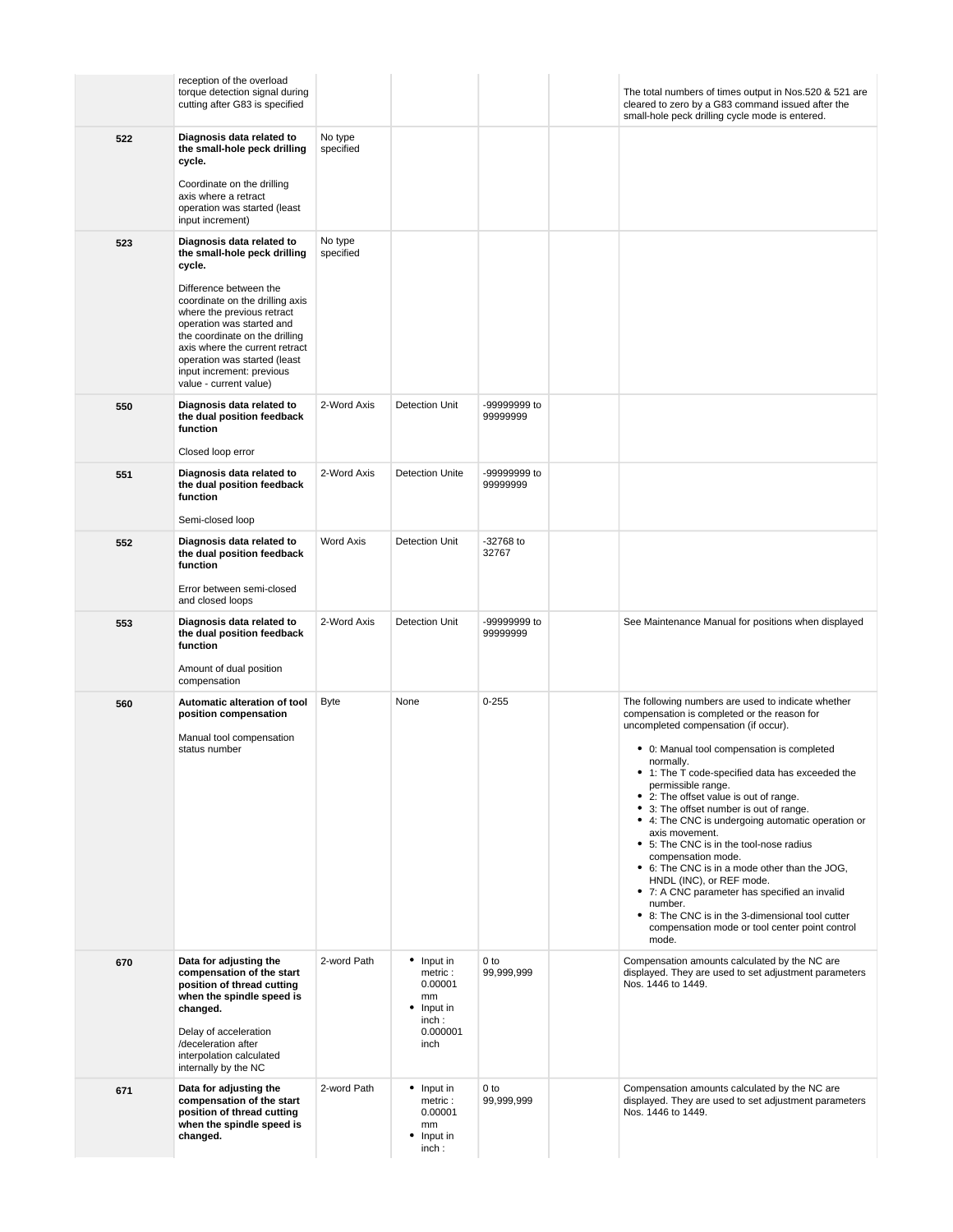|      | Servo delay calculated<br>internally by the NC                                                                                                                                                          |                  | 0.000001<br>inch                                                                  |                                                                                  |                     |                                                                                                                                                                                                                                                                                                                                                                                                                                                             |
|------|---------------------------------------------------------------------------------------------------------------------------------------------------------------------------------------------------------|------------------|-----------------------------------------------------------------------------------|----------------------------------------------------------------------------------|---------------------|-------------------------------------------------------------------------------------------------------------------------------------------------------------------------------------------------------------------------------------------------------------------------------------------------------------------------------------------------------------------------------------------------------------------------------------------------------------|
| 672  | Data for adjusting the<br>compensation of the start<br>position of thread cutting<br>when the spindle speed is<br>changed.<br>One-rotation signal detection<br>delay calculated internally by<br>the NC | 2-word Path      | • Input in<br>metric:<br>0.00001<br>mm<br>• Input in<br>inch:<br>0.000001<br>inch | 0 to<br>99,999,999                                                               |                     | Compensation amounts calculated by the NC are<br>displayed. They are used to set adjustment parameters<br>Nos. 1446 to 1449.                                                                                                                                                                                                                                                                                                                                |
| 700  | State of high-speed HRV<br>current control                                                                                                                                                              | Bit axis         |                                                                                   |                                                                                  |                     | The state of high-speed HRV current control is<br>displayed.<br>• #0 HON The motor is controlled in the high-speed<br>HRV current control mode<br>• #1 HOK This bit is set to 1 when high-speed HRV<br>current control is enabled<br>• See manual for pre-conditions of<br>enablement<br>• #2 DCLNK This bit is set to 1 when voltage<br>information can be output to the diagnosis screen.                                                                 |
| 705  | <b>Thermal growth</b><br>compensation along tool<br>vector<br>Thermal growth<br>compensation amount for<br>each axis                                                                                    | <b>Word Axis</b> | <b>Detection Unit</b>                                                             | $-32768$ to<br>+32767                                                            |                     | The amount of thermal growth compensation along tool<br>vector is indicated for each axis.                                                                                                                                                                                                                                                                                                                                                                  |
| 710  | Spindle error and warning<br>states<br>Spindle warning No. (Spindle<br>error state)<br>The warning number<br>transferred from the spindle<br>amplifier is indicated.                                    | Word Spindle     |                                                                                   |                                                                                  |                     |                                                                                                                                                                                                                                                                                                                                                                                                                                                             |
| 712  | Spindle error and warning<br>states<br>Spindle Status error No.<br>The status error number<br>transferred from the spindle<br>amplifier is indicated.                                                   | Word Spindle     |                                                                                   |                                                                                  |                     | When the spindle is disabled by an error such as a<br>PMC signal input error (for example, when two<br>operation modes are specified at the same time), a<br>status error is recognized while the spindle is disabled.<br>When the signal is input normally, the normal operation<br>is resumed.<br>For details of spindle error numbers, see the description<br>of alarms (SP alarms) related to serial spindles in the<br>alarm list. See Spindle manual. |
| 750  | <b>OVC Level</b><br><b>OVC Level</b>                                                                                                                                                                    | <b>Word Axis</b> | Percentage %                                                                      |                                                                                  |                     | The proportion of soft thermal (OVC) in the alarm<br>issuance level is indicated.                                                                                                                                                                                                                                                                                                                                                                           |
| 751  | Linear inclination<br>compensation function<br>Each axis linear inclination<br>compensation                                                                                                             | <b>Word Axis</b> | <b>Detection Unit</b><br>(Vrms)                                                   | -32768 to<br>32767                                                               |                     | Compensation of linear inclination compensation for<br>each axis is indicated                                                                                                                                                                                                                                                                                                                                                                               |
| 752  | DC link voltage information<br>DC link voltage information                                                                                                                                              | <b>Word Axis</b> | Vrms                                                                              | 0-452 (200<br>Vrms input<br>amplifier)<br>0-905 (400<br>Vrms input<br>amplifier) | Sample<br>/Voltage  | DC link voltage information is indicated                                                                                                                                                                                                                                                                                                                                                                                                                    |
| 760  | <b>Servo Motor</b><br>R phase current value                                                                                                                                                             | Word axis        | Value 6554 is<br>equivalent to teh<br>max amplifier<br>current                    | -6554 to 6554                                                                    | Sample<br>/Amperage | The actual R phase current value of the servo motor is<br>indicated                                                                                                                                                                                                                                                                                                                                                                                         |
| 761  | <b>Servo Motor</b><br>Effective current value                                                                                                                                                           | Word axis        | Value 8027 is<br>equivalent to the<br>maximum<br>amplifier current                | -8027 to 8027                                                                    | Sample<br>/Amperage | The effective current value of the servo motor is<br>indicated                                                                                                                                                                                                                                                                                                                                                                                              |
| 762  | <b>Servo Motor</b><br>Activating phase                                                                                                                                                                  | <b>Word Axis</b> | Value 256 is<br>equivalent to<br>360 degrees                                      | $0 - 255$                                                                        |                     | The activating phase (electrical angle) of the servo<br>motor is indicated                                                                                                                                                                                                                                                                                                                                                                                  |
| 1002 | <b>Fan Rotation Speed</b><br>Fan1 Rotation Speed                                                                                                                                                        | 2-Word           | 1/min                                                                             |                                                                                  |                     | The rotation speed of the fans in the CNC controller is<br>indicated<br>If no applicable fan, 0 is indicated                                                                                                                                                                                                                                                                                                                                                |
| 1003 | <b>Fan Rotation Speed</b>                                                                                                                                                                               | 2-Word           | 1/min                                                                             |                                                                                  |                     | The rotation speed of the fans in the CNC controller is                                                                                                                                                                                                                                                                                                                                                                                                     |
|      | Fan 2 Rotation Speed                                                                                                                                                                                    |                  |                                                                                   |                                                                                  |                     | indicated                                                                                                                                                                                                                                                                                                                                                                                                                                                   |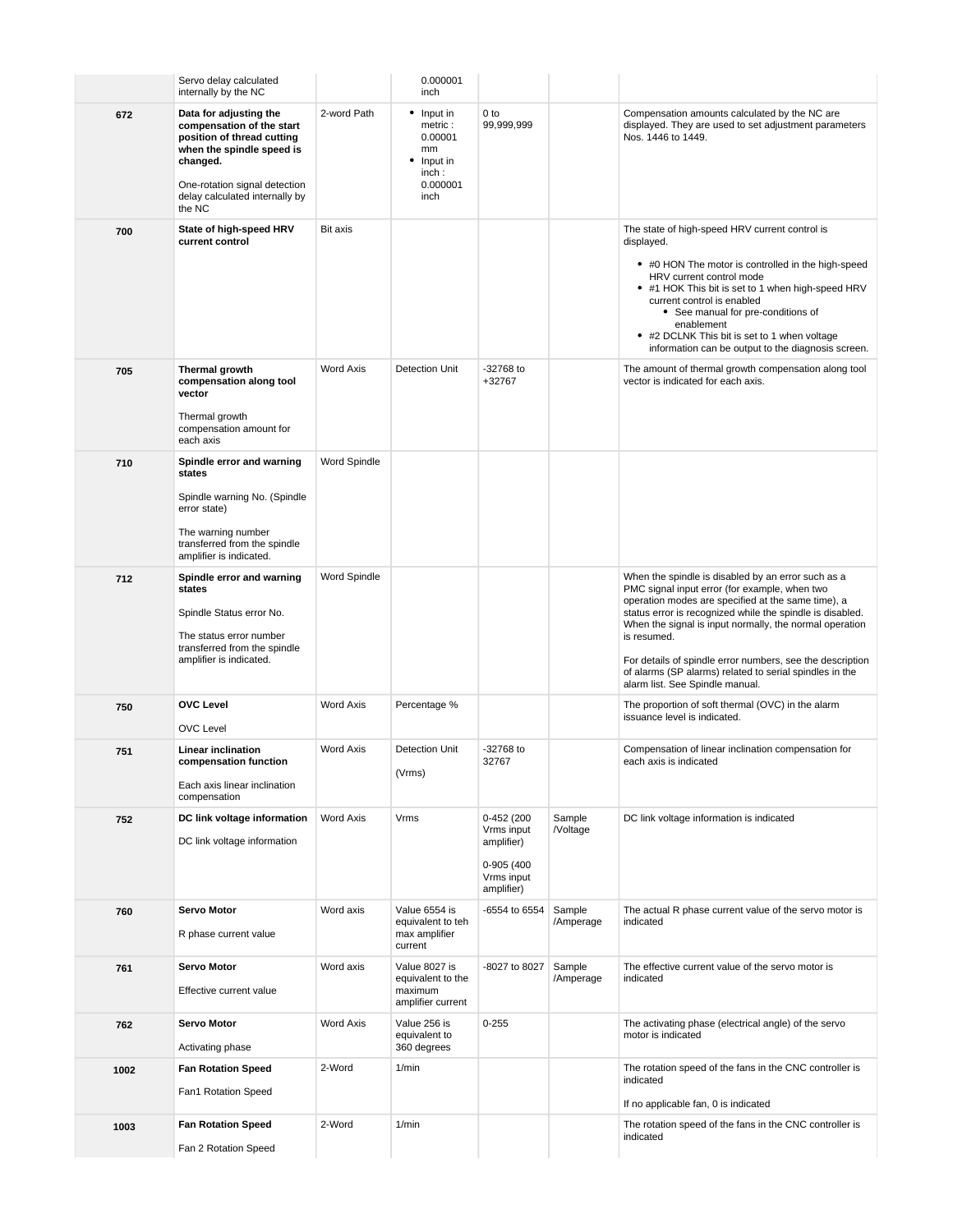|      |                                                                                                                                                                                           |                                             |              |                   | If no applicable fan, 0 is indicated                                                                                                                                                                                                                                                                                                                                                                                                                                                                                                              |
|------|-------------------------------------------------------------------------------------------------------------------------------------------------------------------------------------------|---------------------------------------------|--------------|-------------------|---------------------------------------------------------------------------------------------------------------------------------------------------------------------------------------------------------------------------------------------------------------------------------------------------------------------------------------------------------------------------------------------------------------------------------------------------------------------------------------------------------------------------------------------------|
| 1006 | Reason why a start cannot<br>be performed<br>Reason why a start cannot<br>be performed                                                                                                    | Bit                                         |              |                   | • #0 *SP The feed hold signal (*SP) is 0<br>• #1 ALM An alarm occurs                                                                                                                                                                                                                                                                                                                                                                                                                                                                              |
| 1016 | Automatic data backup<br>Execution state of a backup<br>is indicated                                                                                                                      | Bit                                         |              |                   | • #0 AEX Automatic data backup is being performed<br>• #1 DT1 Data 1 was updated in the previous<br>backup<br>• #2 DT2 Data 2 was updated in the previous<br>backup<br>• #3 DT3 Data 3 was updated in the previous<br>backup<br>• #6 ACM Automatic data backup was performed<br>• #7 ANG An error occurred in automatic backup                                                                                                                                                                                                                    |
| 1490 | <b>Fan Rotation Speed</b><br>Fan 3 Rotation Speed                                                                                                                                         | 2-Word                                      | 1/min        |                   | The rotation speed of the fans in the stand-alone CNC<br>with 15" LCD display are indicated<br>If no applicable fan, 0 is indicated                                                                                                                                                                                                                                                                                                                                                                                                               |
| 1491 | <b>Fan Rotation Speed</b><br>Fan 4 Rotation Speed                                                                                                                                         | 2-Word                                      | 1/min        |                   | The rotation speed of the fans in the stand-alone CNC<br>with 15" LCD display are indicated<br>If no applicable fan, 0 is indicated                                                                                                                                                                                                                                                                                                                                                                                                               |
| 1493 | Custom macro / execution<br>macro / aux macro<br>Number of macro statement<br>blocks executed by custom<br>and execution macros                                                           | 2-word                                      | <b>Block</b> |                   | The number of macro statement blocks executed by<br>custom and execution macros per 1024 ms is displayed.<br>This data provides an indication of the actual macro<br>statement processing speed.                                                                                                                                                                                                                                                                                                                                                  |
| 1494 | Custom macro / execution<br>macro / aux macro<br>Number of blocks in<br>executed by an auxiliary<br>macro                                                                                 | 2-Word                                      | <b>Block</b> |                   | Displays the number of blocks executed by an auxiliary<br>macro per 1024ms. It provides an indication of the<br>actual processing speed of aux macros.                                                                                                                                                                                                                                                                                                                                                                                            |
| 1520 | Spindle revolution number<br>history function<br>Total spindle revolution<br>number 1<br>The spindle revolution<br>number is counted, and the<br>total revolution number is<br>displayed. | 2-word<br>Spindle                           | 1000 min^-1  | 0 to<br>999999999 |                                                                                                                                                                                                                                                                                                                                                                                                                                                                                                                                                   |
| 1521 | Total spindle revolution<br>number 2<br>The spindle revolution<br>number is counted, and the<br>total revolution number is<br>displayed.                                                  | 2-word<br>Spindle                           | 1000 min^-1  | 0 to<br>999999999 |                                                                                                                                                                                                                                                                                                                                                                                                                                                                                                                                                   |
| 1544 | Spindle positioning sequence<br>status                                                                                                                                                    | Type not<br>specified<br>2-Word<br>Spindle? |              |                   | Conn manual isn't specific but coded values seem to<br>use 4-byte hex status. Appears to set byte#3 to<br>correspond to stage of the sequence: (See conn<br>manual)<br>1. Sequence for switching to spindle positioning<br>mode<br>a. 00010003<br>b.<br>c. 0001000A<br>2. Spindle positioning sequence<br>a. 00020004<br>b. 00020006<br>c. 00020007<br>d. Something about spindle B specifications<br>has it's own code<br>i. 00040003<br>ii.<br>iii. 0004000A<br>3. Spindle positioning mode cancellation sequence<br>a. 00030003<br>b. 00010004 |
| 1570 | Information about spindle<br>control<br>The manual doesn't label this<br>field as clearly as others                                                                                       | <b>Bit Spindle</b>                          | N/A          |                   | CF2 - Bit#7<br>0: The spindle interface does not operate normally.<br>1: The spindle interface operates normally.                                                                                                                                                                                                                                                                                                                                                                                                                                 |
| 1900 | <b>Built-in 3D interference</b><br>check                                                                                                                                                  | Word                                        | msec         |                   | Displays the current processing time required for 3D<br>interference check                                                                                                                                                                                                                                                                                                                                                                                                                                                                        |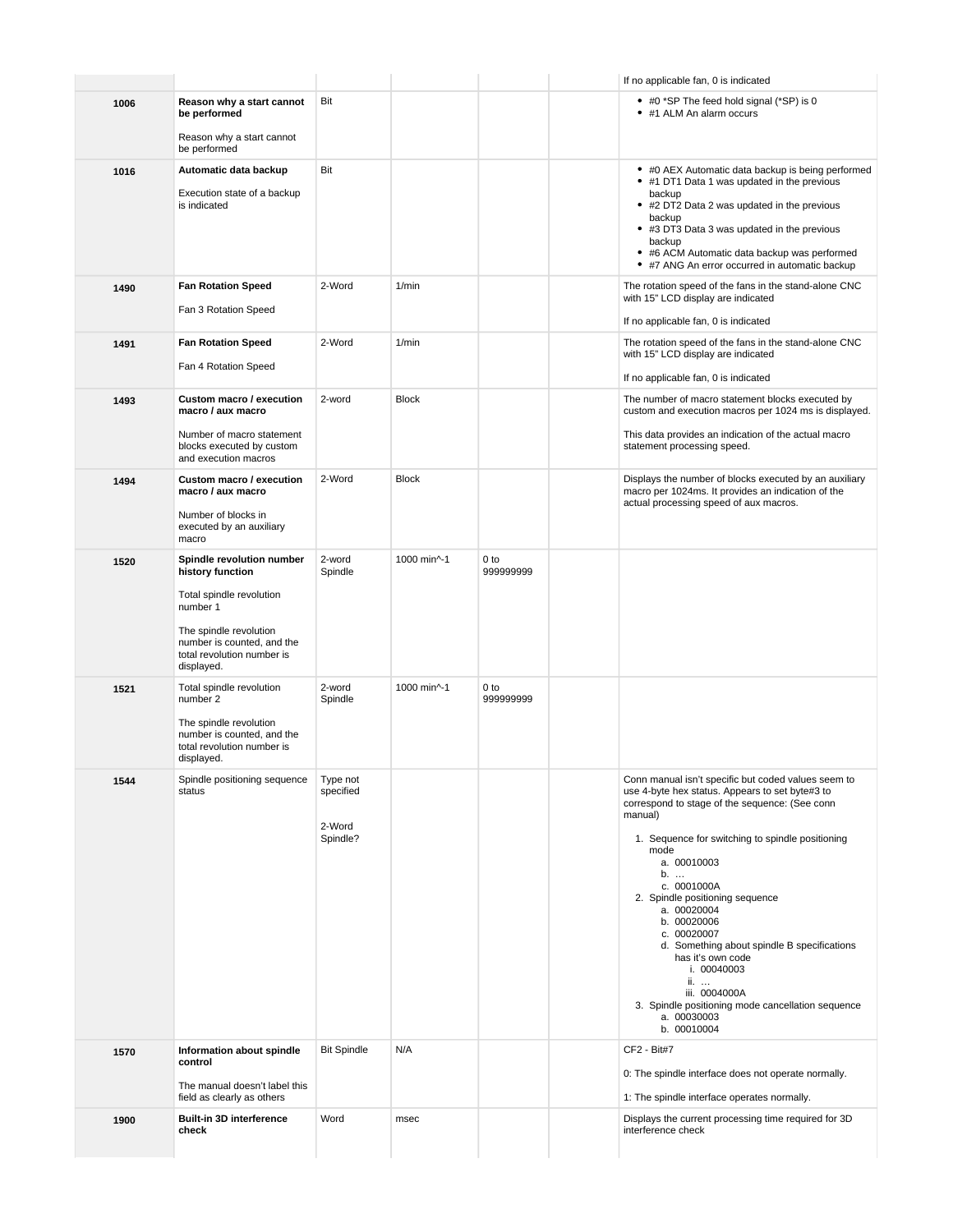|      | Built-in 3D interference check<br>processing time                                                                                                                                                                                                                                                                        |                  |                            |                            |                                                                                                                                                                                                                                                                                                                                                                                                                                                                                        |
|------|--------------------------------------------------------------------------------------------------------------------------------------------------------------------------------------------------------------------------------------------------------------------------------------------------------------------------|------------------|----------------------------|----------------------------|----------------------------------------------------------------------------------------------------------------------------------------------------------------------------------------------------------------------------------------------------------------------------------------------------------------------------------------------------------------------------------------------------------------------------------------------------------------------------------------|
| 1901 | <b>Built-in 3D interference</b><br>check<br>Additional width for Built-in<br>3D interference check                                                                                                                                                                                                                       | Real             | mm, inch<br>(machine unit) |                            | Displays the current additional width to be considered<br>for 3D interference check. The display unit is the same<br>as the unit set for the reference axis.                                                                                                                                                                                                                                                                                                                           |
| 3019 | <b>Detector Battery</b><br><b>Exhaustion</b><br>Param to check cause of<br>battery low alarm                                                                                                                                                                                                                             | <b>Bit Axis</b>  |                            |                            | • #3 ABP - Battery low in the phase A/B<br>• #4 INP - Battery low in the serial Pulsecoder (built-<br>in position detector)<br>• #5 EXP - Battery low in serial separate position<br>detector                                                                                                                                                                                                                                                                                          |
| 3500 | Diagnosis data related to<br>axis synchronous control<br>Synchronization error for<br>each axis                                                                                                                                                                                                                          | 2-Word Axis      | Detection Unit             | -99999999 to<br>99999999   | The difference in position (synchronization error<br>amount) between the master axis and the slave axis is<br>indicated. This data is indicated for the slave ax<br>The difference between the positions of the master and<br>slave axes (synchronization error) is displayed. It is<br>displayed for the axis number of the slave axis.                                                                                                                                               |
| 3501 | Diagnosis data related to<br>axis synchronous control<br>Synchronization error<br>compensation for each axis<br>The total number of<br>compensation pulses output<br>to the slave axis<br>(synchronization error<br>compensation) is displayed.<br>This number is displayed for<br>the axis number of the slave<br>axis. | 2-Word Axis      | Detection Unit             | -99999999 to<br>99999999   | Cumulative value of compensation pulses<br>(synchronization error compensation value) output to<br>the slave axis is indicated. This data is indicated for the<br>slave axis.                                                                                                                                                                                                                                                                                                          |
| 3502 | Diagnosis data related to<br>synchronous/composite<br>control<br>Display of synchronous error<br>for each axis                                                                                                                                                                                                           | 2-word Axis      | <b>Detection Unit</b>      | -99999999 to<br>99999999   | Displays the difference between the master and slave<br>axes in position deviation if synchronous deviation<br>detection is performed (bit 1 (SERx) of parameter No.<br>$8162 = 1$ ).<br>The positional deviation difference is: (positional<br>deviation of the master axis) $\pm$ (positional deviation of<br>the slave axis)<br>$\bullet$ + if a mirror image is applied to the<br>synchronization command.<br>• - if no mirror image is applied to the<br>synchronization command. |
| 3510 | <b>Details of invalid FSSB</b><br>setting alarms<br><b>FSSB Alarm Number</b>                                                                                                                                                                                                                                             | Word             |                            | see table                  | See manual for table of valid alarm numbers and their<br>meanings                                                                                                                                                                                                                                                                                                                                                                                                                      |
| 3511 | <b>Details of invalid FSSB</b><br>setting alarms<br>FSSB Alarm Number                                                                                                                                                                                                                                                    | Word axis        |                            | see table                  | See manual for table of alarm numbers and their<br>meaning                                                                                                                                                                                                                                                                                                                                                                                                                             |
| 3513 | <b>Details of invalid FSSB</b><br>setting alarms<br><b>FSSB Alarm Number</b>                                                                                                                                                                                                                                             | Word spindle     |                            | see table                  | See manual for table of alarm numbers and their<br>meaning                                                                                                                                                                                                                                                                                                                                                                                                                             |
| 3520 | Information of setting the<br>zero point for abs position<br>detection                                                                                                                                                                                                                                                   | <b>Byte Axis</b> | None                       | $0 - 3$                    | • 0 - Not performed yet<br>• 1 - Performed by manual ref position return<br>• 2 - Performed by MDI operation<br>• 3 - Performed by reading param file                                                                                                                                                                                                                                                                                                                                  |
| 3545 | Diagnosis data related to<br>linear scale with absolute<br>address reference marks<br>Measurement point 1 of the<br>reference marks of distance<br>coded linear scale                                                                                                                                                    | 2-Word Axis      | Detection Unit             | -999999999<br>to 999999999 | Linear Scale Absolute Address Reference Marks<br>(LSAARM)                                                                                                                                                                                                                                                                                                                                                                                                                              |
| 3546 | Diagnosis data related to<br>linear scale with absolute<br>address reference marks<br>Measurement point 2 of the<br>reference marks of distance<br>coded linear scale                                                                                                                                                    | 2-Word Axis      | Detection Unit             | -999999999<br>to 999999999 | Linear Scale Absolute Address Reference Marks<br>(LSAARM)                                                                                                                                                                                                                                                                                                                                                                                                                              |
| 3547 | Diagnosis data related to<br>linear scale with absolute<br>address reference marks                                                                                                                                                                                                                                       | 2-Word Axis      | Detection Unit             | -999999999<br>to 999999999 | Linear Scale Absolute Address Reference Marks<br>(LSAARM)                                                                                                                                                                                                                                                                                                                                                                                                                              |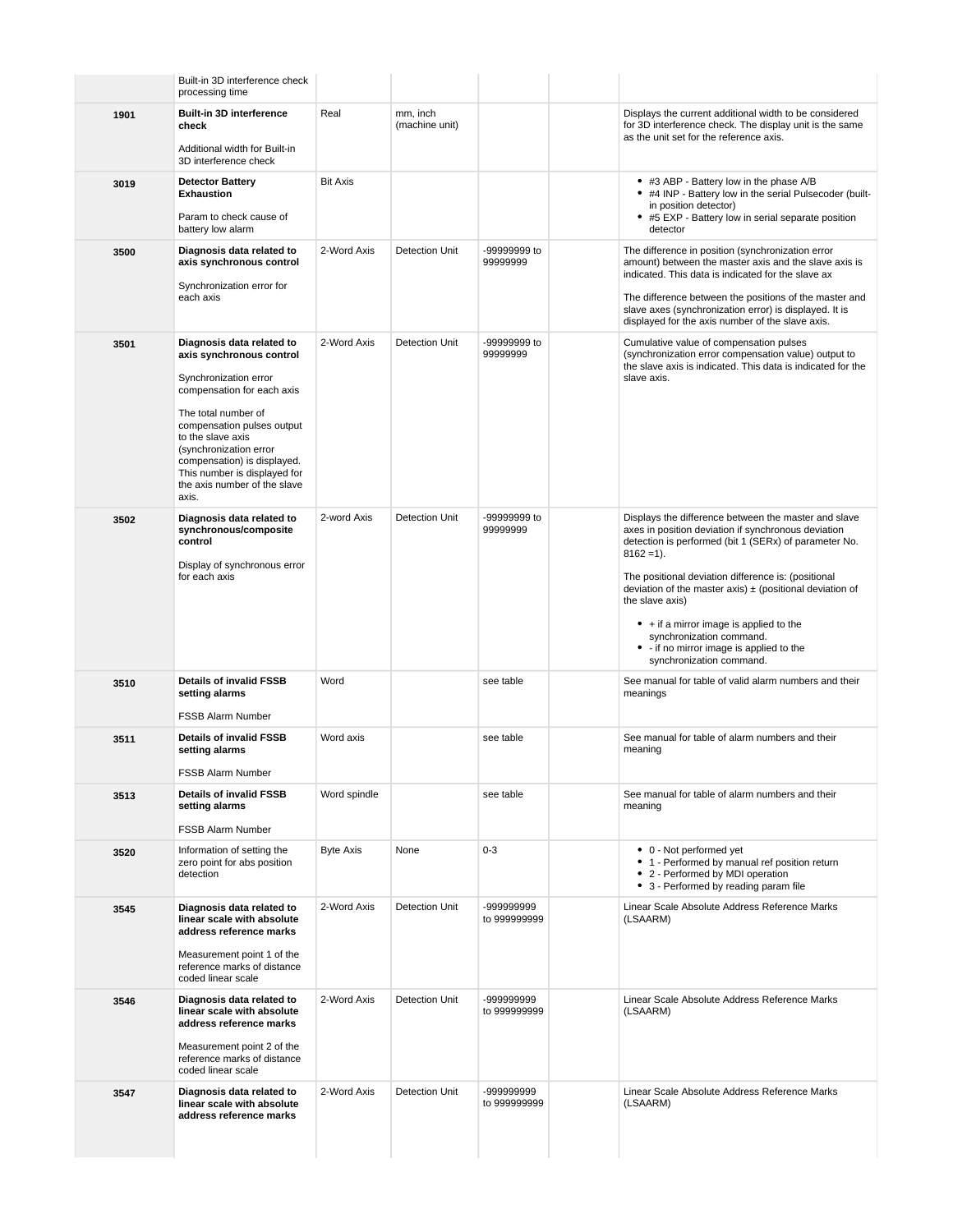|      | Measurement point 3 of the<br>reference marks of distance<br>coded linear scale                                                                                                                                                                                                                                                                                           |                                          |                       |                            |                                                                                                                                                                                                                           |
|------|---------------------------------------------------------------------------------------------------------------------------------------------------------------------------------------------------------------------------------------------------------------------------------------------------------------------------------------------------------------------------|------------------------------------------|-----------------------|----------------------------|---------------------------------------------------------------------------------------------------------------------------------------------------------------------------------------------------------------------------|
| 3548 | Diagnosis data related to<br>linear scale with absolute<br>address reference marks<br>Measurement point 4 of the<br>reference marks of distance<br>coded linear scale                                                                                                                                                                                                     | 2-Word Axis                              | Detection Unit        | -999999999<br>to 999999999 | Linear Scale Absolute Address Reference Marks<br>(LSAARM)                                                                                                                                                                 |
| 3549 | Diagnosis data related to<br>linear scale with absolute<br>address reference marks<br>Internal status of the<br>reference marks of distance<br>coded linear scale                                                                                                                                                                                                         | 2-Word Axis                              | Detection Unit        | -999999999<br>to 999999999 |                                                                                                                                                                                                                           |
| 3550 | Diagnosis data related to<br>linear scale with absolute<br>address reference marks<br>Scale counter value of the<br>reference marks of distance<br>coded linear scale                                                                                                                                                                                                     | 2-Word Axis                              | Detection Unit        | -999999999<br>to 999999999 |                                                                                                                                                                                                                           |
| 3551 | Diagnosis data related to<br>linear scale with absolute<br>address reference marks<br>Scale counter value of the<br>reference marks of distance<br>coded linear scale (high)                                                                                                                                                                                              | 2-Word Axis                              | <b>Detection Unit</b> | -999 to 999                | Scale counter value of the reference marks of distance<br>coded linear scale = $dt$ 3551 $*$ 1,000,000,000 + $dt$ 3550                                                                                                    |
| 3570 | <b>Wrong operation</b><br>prevention function<br>Memory operation stopped<br>due to the reconfirming of<br>midway block start.                                                                                                                                                                                                                                            | Bit path                                 |                       |                            | • #0 MSC Memory operation is stopped due to the<br>reconfirming of midway block start. In a multipath<br>system, the bit is set to 1 on only the path on<br>which the cursor is position in the middle of the<br>program. |
| 4000 | Diagnosis data related to<br>flexible path axis<br>assignment<br>Reason number of alarm in<br>flexible path axis assignment                                                                                                                                                                                                                                               | Type not<br>specified<br>Word Path?      |                       | $1 - 56$                   | See Pg 476 of Connection Manual for full list of code<br>descriptions                                                                                                                                                     |
| 4001 | Diagnosis data related to<br>flexible path axis<br>assignment<br>Belonging path of axis in<br>flexible path axis assignment<br>A path (specified by<br>parameter No. 981) to which<br>an axis specified for flexible<br>path axis assignment<br>belongs is displayed.                                                                                                     | Type not<br>specified<br>Word Path?      |                       | $-10-10$                   | • 0: Source path<br>• 1 to 10 : Destination path (because of assignment<br>or exchange)<br>• -1 to -10 : Already removed                                                                                                  |
| 4110 | <b>Pulse Superimposed</b><br><b>Function</b><br>Cumulative amount of pulses<br>specified in the pulse<br>superimposed function<br>Indicates the cumulative<br>amount of pulses specified to<br>be superimposed. The<br>amount displayed is the<br>amount multiplied by the<br>movement magnification.                                                                     | Floating point<br>number<br>(Real?) Axis | Input Unit            |                            | Are these function diagnostics useful to track here?<br>See pg 2828 of Connection Manual for more description                                                                                                             |
| 4111 | <b>Pulse Superimposed</b><br><b>Function</b><br>Cumulative amount of pulses<br>discarded with the pulse<br>superimposed function<br>If an amount of<br>superimposed pulses that will<br>exceed the maximum cutting<br>feedrate is specified, the<br>amount of pulses that<br>exceeds the permissible flow<br>amount (setting of parameter<br>No. 7117) is discarded. This | Floating point<br>number<br>(Real?) Axis | Input Unit            |                            | Are these function diagnostics useful to track here?<br>See pg 2828 of Connection Manual for more description                                                                                                             |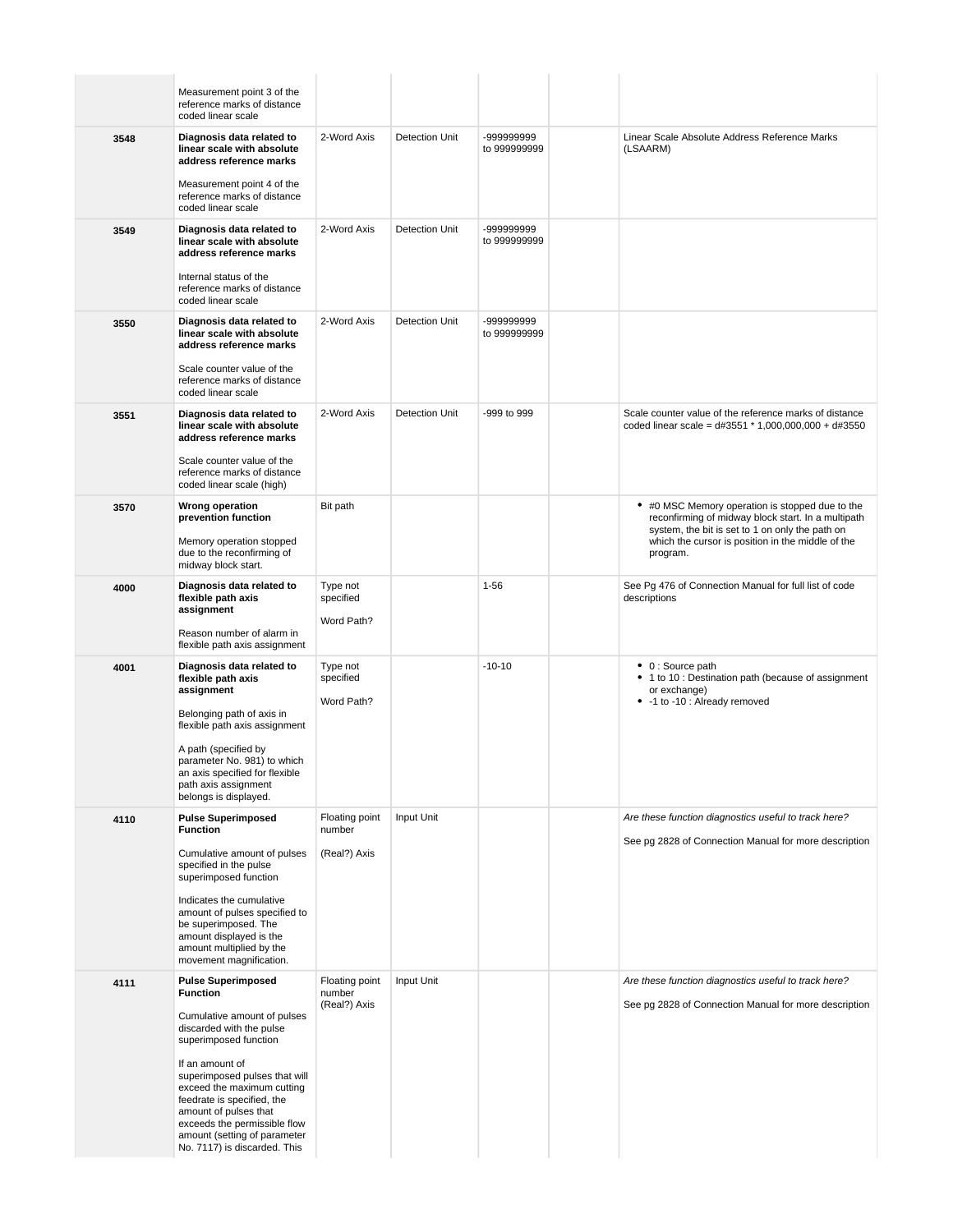|      | diagnosis indicates the<br>cumulative amount of pulses<br>actually discarded under<br>pulse superimposed control.                                        |                                    |          |  |                                                                                                                                                                                                                                       |
|------|----------------------------------------------------------------------------------------------------------------------------------------------------------|------------------------------------|----------|--|---------------------------------------------------------------------------------------------------------------------------------------------------------------------------------------------------------------------------------------|
| 4300 | Position error of servo<br>calculated by CNC                                                                                                             | Type not<br>specified<br>? Axis    |          |  | TODO: Connection manual doesn't state types                                                                                                                                                                                           |
| 4301 | Position error of spindle<br>calculated by CNC                                                                                                           | Type not<br>specified<br>? Spindle |          |  | TODO: Connection manual doesn't state types                                                                                                                                                                                           |
| 4900 | Total of the current actual<br>power consumption of all<br>servo axes/spindles<br>Total of current actual power<br>consumption of all axes               | 2-Word                             | W        |  | The actual power consumption is obtained by<br>subtracting the regenerative power from the power<br>consumption. If the regenerative power exceeds the<br>power consumption, the actual power consumption<br>becomes a negative value |
| 4901 | <b>Current actual power</b><br>consumption of each servo<br>axis<br>Current actual power<br>consumption of each servo<br>axis                            | 2-Word Axis                        | W        |  |                                                                                                                                                                                                                                       |
| 4902 | <b>Current actual power</b><br>consumption of each<br>spindle<br>Current actual power<br>consumption of each spindle                                     | 2-word<br>Spindle                  | W        |  | This power consumption becomes a negative value<br>during regeneration of power such as reduction in<br>spindle speed                                                                                                                 |
| 4910 | Accumulated value of the<br>total power consumption of<br>all axes/spindles<br>Accumulated value of the<br>total actual power<br>consumption of all axes | 2-Word                             | 0.001kWh |  | These values are accumulated after power on                                                                                                                                                                                           |
| 4911 | Accumulated value of the<br>total power consumption of<br>all axes/spindles<br>Accumulated value of the<br>total power consumption of<br>axes            | 2-Word                             | 0.001kWh |  | These values are accumulated after power on                                                                                                                                                                                           |
| 4912 | Accumulated value of the<br>total power consumption of<br>all axes/spindles<br>Accumulated value of the<br>total regenerated power of all<br>axes        | 2-Word                             | 0.001kWh |  | These values are accumulated after power on                                                                                                                                                                                           |
| 4920 | Accumulated value of<br>power consumption of<br>each servo axis<br>Accumulated value of the<br>actual power consumption of<br>each servo axis            | 2-Word Axis                        | 0.001kWh |  | These values are accumulated after power on                                                                                                                                                                                           |
| 4921 | Accumulated value of<br>power consumption of<br>each servo axis<br>Accumulated value of the<br>power consumption of each<br>servo axis                   | 2-Word Axis                        | 0.001kWh |  | These values are accumulated after power on                                                                                                                                                                                           |
| 4922 | Accumulated value of<br>power consumption of<br>each servo axis<br>Accumulated value of the<br>regenerated power of each<br>servo axis                   | 2-Word Axis                        | 0.001kWh |  | These values are accumulated after power on                                                                                                                                                                                           |
| 4930 | Accumulated value of<br>power consumption of<br>each spindle<br>Accumulated value of the<br>actual power consumption of<br>each spindle                  | 2-Word<br>Spindle                  | 0.001kWh |  | These values are accumulated after power on                                                                                                                                                                                           |
| 4931 |                                                                                                                                                          |                                    | 0.001kWh |  | These values are accumulated after power on                                                                                                                                                                                           |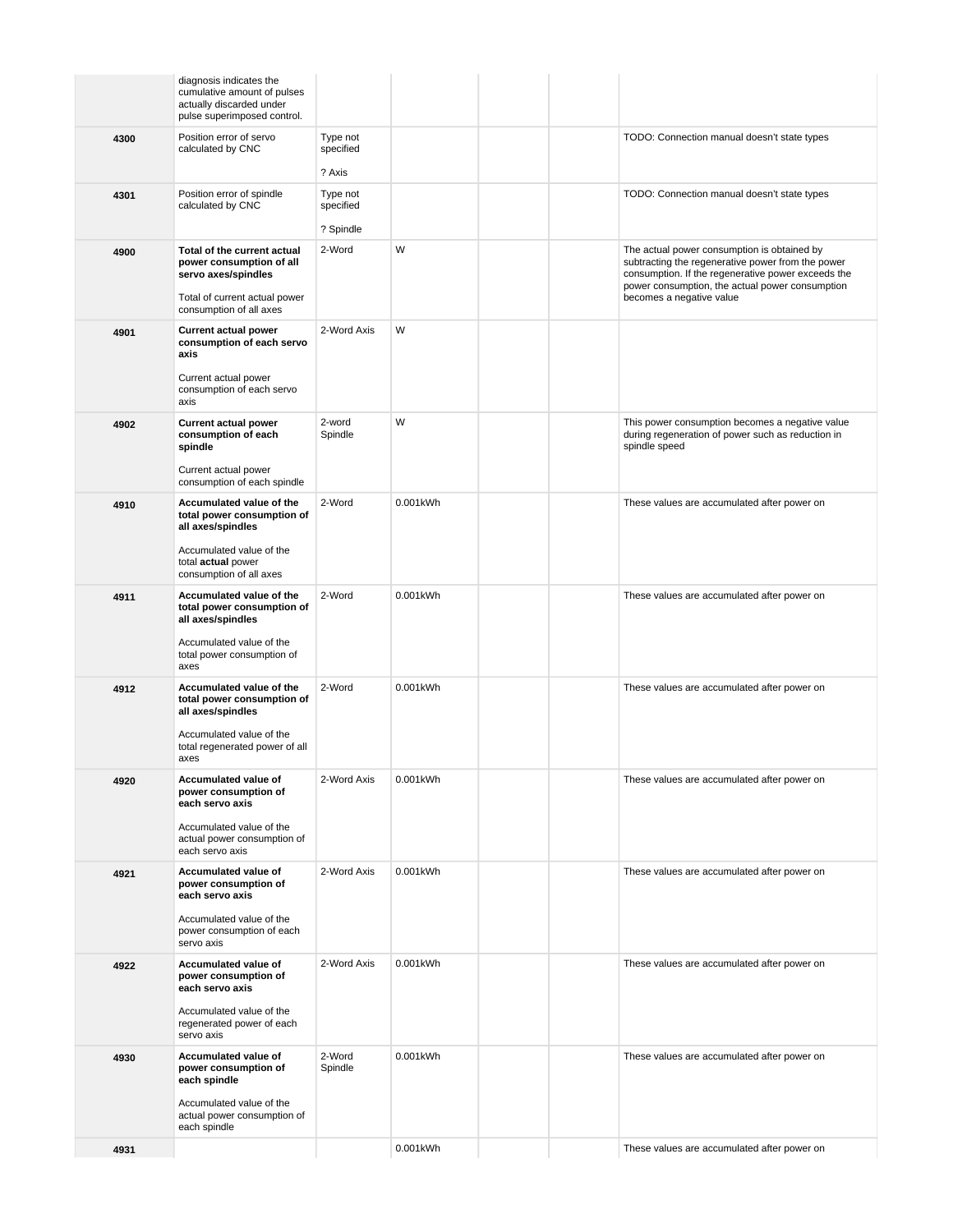|      | Accumulated value of<br>power consumption of<br>each spindle<br>Accumulated value of the<br>power consumption of each<br>spindle                                        | 2-Word<br>Spindle                     |                                       |                                                                                                                              |                                                                                                                                                                                                                                                                                                                                                                                                                            |
|------|-------------------------------------------------------------------------------------------------------------------------------------------------------------------------|---------------------------------------|---------------------------------------|------------------------------------------------------------------------------------------------------------------------------|----------------------------------------------------------------------------------------------------------------------------------------------------------------------------------------------------------------------------------------------------------------------------------------------------------------------------------------------------------------------------------------------------------------------------|
| 4932 | Accumulated value of<br>power consumption of<br>each spindle<br>Accumulated value of the<br>regenerated power of each<br>spindle                                        | 2-Word<br>Spindle                     | 0.001kWh                              |                                                                                                                              | These values are accumulated after power on                                                                                                                                                                                                                                                                                                                                                                                |
| 5000 | <b>Interpolation State</b><br>Smoothing mode                                                                                                                            | Bit                                   |                                       |                                                                                                                              | See manual for more description<br>• NAME Interpolation State when "1" is indicated<br>• Smooth IPL On<br>• Smoothing On (Nano Smoothing)                                                                                                                                                                                                                                                                                  |
| 5207 | Clamp/unclamp sequence<br>status                                                                                                                                        | Type not<br>specified<br>2-Word Axis? |                                       |                                                                                                                              | Conn manual isn't specific on types but coded values<br>are 4-byte hex. See manual for deciphering codes                                                                                                                                                                                                                                                                                                                   |
| 5302 | 3-dimensional machine<br>position compensation<br>Compensation amount of 3-<br>dimensional machine position<br>compensation                                             | 2-word Axis                           | <b>Detection Unit</b>                 |                                                                                                                              | The compensation value of 3-dimensional machine<br>position compensation                                                                                                                                                                                                                                                                                                                                                   |
| 5600 | Diagnosis data related to<br>automatic phase<br>synchronization for flexible<br>synchronous control<br>Error of automatic phase<br>synchronization (group A)            | Real Path                             | mm, inch,<br>degree (machine<br>unit) | 9 digit of<br>minimum<br>unit of data<br>(When the<br>increment<br>system is IS-<br>В,<br>-999999.999<br>to +999999.<br>999) | Error between master axis and slave axis after<br>executing automatic phase Synchronization for flexible<br>synchronous control is displayed. This data is displayed<br>in the path of slave axis in inter-path flexible<br>synchronous control.                                                                                                                                                                           |
| 5601 | Diagnosis data related to<br>automatic phase<br>synchronization for flexible<br>synchronous control<br>Error of automatic phase<br>synchronization (group B)            | Real Path                             | mm, inch,<br>degree (machine<br>unit) | 9 digit of<br>minimum<br>unit of data<br>(When the<br>increment<br>system is IS-<br>В,<br>-999999.999<br>to +999999.<br>999) | Error between master axis and slave axis after<br>executing automatic phase Synchronization for flexible<br>synchronous control is displayed. This data is displayed<br>in the path of slave axis in inter-path flexible<br>synchronous control.                                                                                                                                                                           |
| 5602 | Diagnosis data related to<br>automatic phase<br>synchronization for flexible<br>synchronous control<br>Error of automatic phase<br>synchronization (group C)            | Real Path                             | mm, inch,<br>degree (machine<br>unit) | 9 digit of<br>minimum<br>unit of data<br>(When the<br>increment<br>system is IS-<br>В,<br>-999999.999<br>to +999999.<br>999) | Error between master axis and slave axis after<br>executing automatic phase Synchronization for flexible<br>synchronous control is displayed. This data is displayed<br>in the path of slave axis in inter-path flexible<br>synchronous control.                                                                                                                                                                           |
| 5603 | Diagnosis data related to<br>automatic phase<br>synchronization for flexible<br>synchronous control<br>Error of automatic phase<br>synchronization (group D)            | Real Path                             | mm, inch,<br>degree (machine<br>unit) | 9 digit of<br>minimum<br>unit of data<br>(When the<br>increment<br>system is IS-<br>В,<br>-999999.999<br>to +999999.<br>999) | Error between master axis and slave axis after<br>executing automatic phase Synchronization for flexible<br>synchronous control is displayed. This data is displayed<br>in the path of slave axis in inter-path flexible<br>synchronous control.                                                                                                                                                                           |
| 5604 | Diagnosis data related to<br>automatic phase<br>synchronization for flexible<br>synchronous control<br>Maximum error of Automatic<br>Phase Synchronization<br>(group A) | Real Path                             | mm, inch,<br>degree (machine<br>unit) | 9 digit of<br>minimum<br>unit of data<br>(When the<br>increment<br>system is IS-<br>В,<br>-999999.999<br>to +999999.<br>999) | Maximum error between master axis and slave axis<br>after executing automatic phase synchronization for<br>flexible synchronous control is displayed. This data is<br>displayed in the path of slave axis in inter-path flexible<br>synchronous control. This data is cleared when<br>automatic operation is started in auto mode. This data is<br>cleared when flexible synchronous control is started in<br>manual mode. |
| 5605 | Diagnosis data related to<br>automatic phase<br>synchronization for flexible<br>synchronous control                                                                     | Real Path                             | mm, inch,<br>degree (machine<br>unit) | 9 digit of<br>minimum<br>unit of data<br>(When the                                                                           | Maximum error between master axis and slave axis<br>after executing automatic phase synchronization for<br>flexible synchronous control is displayed. This data is<br>displayed in the path of slave axis in inter-path flexible                                                                                                                                                                                           |